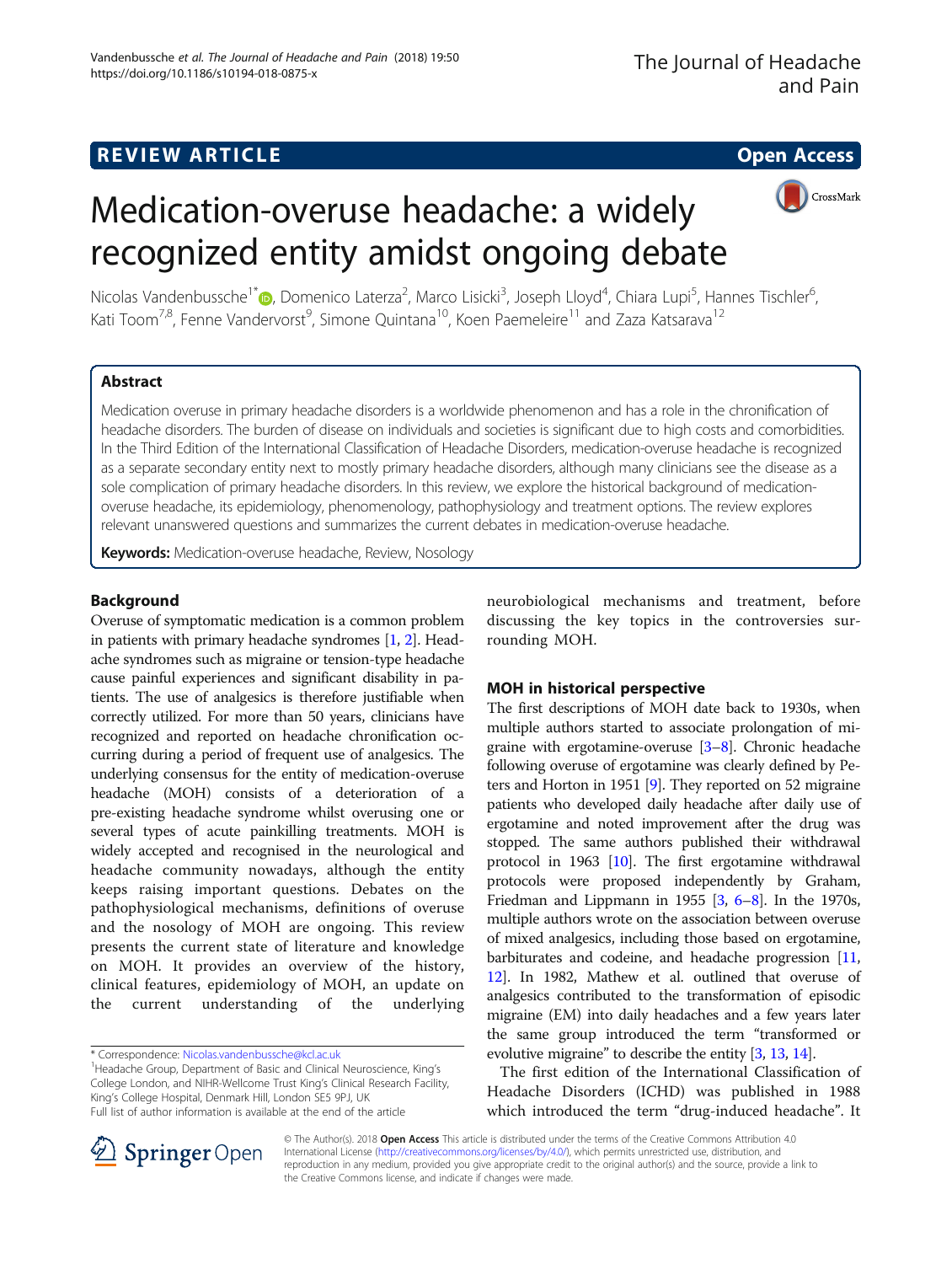also introduced and specified the entities "ergotamine-induced headache", "analgesics abuse headache" and "other substances" [[15\]](#page-9-0). This was based on the experience with overuse of analgesics and ergots only. After the introduction of triptans, it became clear that this class of drugs could also induce headache deterioration if used excessively [\[16](#page-10-0)–[18](#page-10-0)]. In 1994 Silberstein et al. proposed criteria for "transformed migraine", since transformation of EM to daily or almost-daily head pain (> 15 days/month) was associated with medication overuse [\[3](#page-9-0), [19](#page-10-0)].

The term "medication-overuse headache" was first introduced in the second edition of the ICHD in 2004 [[20\]](#page-10-0). It also defined MOH subtypes induced by simple analgesics, combination-analgesics, ergots, triptans and opioids. The diagnostic criteria included a mandatory prerequisite that the headache syndrome resolved or reverted to the previous pattern within 2 months after discontinuation of the overused drug. This caused the entity of definite MOH to be diagnosed retrospectively and more difficult to handle in clinical practice [\[20](#page-10-0)]. The criterion was changed in 2006 when a board of experts published revisions by consensus and introduced a broader concept of MOH, in which the diagnosis was based on headache frequency (equal to or greater than 15 days/month) and overuse of headache medication, but did not require the headache to improve after withdrawal [\[21](#page-10-0)]. This criterion was omitted again in the latest and current Third Edition of the International Classification of Headache Disorders (ICHD-3) [[22\]](#page-10-0).

## Current definitions

In ICHD-3, chronic headache syndromes are defined by expert consensus as headache disorders that share characteristics with pre-existing headache syndromes, occur for a certain amount of time (at least 3 months in e.g. chronic tension-type headache (CTTH), chronic migraine (CM); or at least 1 year in e.g. chronic trigeminal autonomic cephalalgia (TAC)) and have an additional time-criterion (e.g. headache days per month in CTTH and CM, or the absence of remissions for more than 3 months in TAC's). MOH is found in ICHD-3 under subsection 8.2 as a chronic headache disorder secondary to a pre-existing headache syndrome. It is stipulated as a consequence of regular overuse of drugs for the acute treatment of headache. To establish the diagnosis, patients have to use symptomatic headache medication on more than 10 or more than 15 days per month, depending on the drug class, for more than 3 months. MOH has 8 subforms – MOH induced by ergotamine, triptans, analgesics including paracetamol, aspirin and other non-steroidal anti-inflammatory drugs (NSAIDs), opioids, combination analgesics, unspecified multiple drug classes and others (Table [1](#page-2-0)) [\[22](#page-10-0)].

Although considered a general rule in the past, it is now well stated in the classification that MOH usually, but not invariably, resolves once the overuse is stopped [[22,](#page-10-0) [23](#page-10-0)]. As with all secondary headache syndromes in ICHD-3, there is no longer a necessary requirement of remission or substantial improvement of the underlying causative disorder for the diagnosis to be made. Therefore, when MOH is confirmed by using the medical history of the patient, a two-fold diagnosis is made: the first one entailing the primary headache syndrome that re-sulted in drug overuse, the second one MOH [[23](#page-10-0)].

## Epidemiology

The prevalence of chronic headache is 4% to 5%, with an incidence of 3% per year [\[24](#page-10-0), [25](#page-10-0)]. The incidence of new-onset CM in patients with EM is around 2.5% per year [\[24,](#page-10-0) [26](#page-10-0)]. Even higher incidence rates up to 14% were reported from a tertiary centre [\[27\]](#page-10-0). Prevalence rates for MOH in the general population level are situated between 1 and 2%, with a range between 0.5% and 7.2% [[28\]](#page-10-0). The highest prevalence has been shown in Russia (7.2%) [[29](#page-10-0)]. Knowledge about prevalence and socio-economic burden in lesser developed countries has been very limited for a long time, although studies have been published lately for prevalence in Africa (Zambia 7.1%; Ethiopia 0.7%), Latin America (Brazil 1.4%, Colombia 4.3%) and Asia (Korea 0.5%; China 0.6%) [[30](#page-10-0)–[35](#page-10-0)] . MOH is estimated to affect around 63 million people worldwide [\[35](#page-10-0)–[37\]](#page-10-0). The prevalence of medication overuse is higher in studies from headache specialist centers, with numbers ranging from 30% to 50% of patients [\[38](#page-10-0)–[40](#page-10-0)].

A systematic review of epidemiological studies found that MOH is most common among middle-aged adults from 30 to 50 years of age, and predominant in females in the majority of studies. The male to female ratio is around 1 to 3–4 [[28](#page-10-0), [36,](#page-10-0) [41](#page-10-0)–[43](#page-10-0)]. Among U.S. children and adolescents, the prevalence of CM was found to be 0.79% if medication overuse was excluded, and 1.75% if it was included [\[44,](#page-10-0) [45](#page-10-0)]. Prevalence of MOH was greater in girls than boys [[44\]](#page-10-0). Furthermore, between 21% and 52% of pediatric patients with chronic headache met the criteria for MOH [[45,](#page-10-0) [46\]](#page-10-0). Worldwide, the prevalence of MOH in pediatric samples was 3.3%, 0.3%, 0.5% and 1.6% in Italy, Taiwan, Norway and Canada respectively [[37,](#page-10-0) [47](#page-10-0)–[50\]](#page-10-0). In the elderly population, studies from multiple headache centers found that around 35% of patients older than 64 years were overusing medication [[51,](#page-10-0) [52](#page-10-0)]. Reports on prevalence of MOH in specific populations and minorities have been published. In Europe, certain minorities or ethnic groups, such as first-generation migrants, show higher than expected rates of MOH.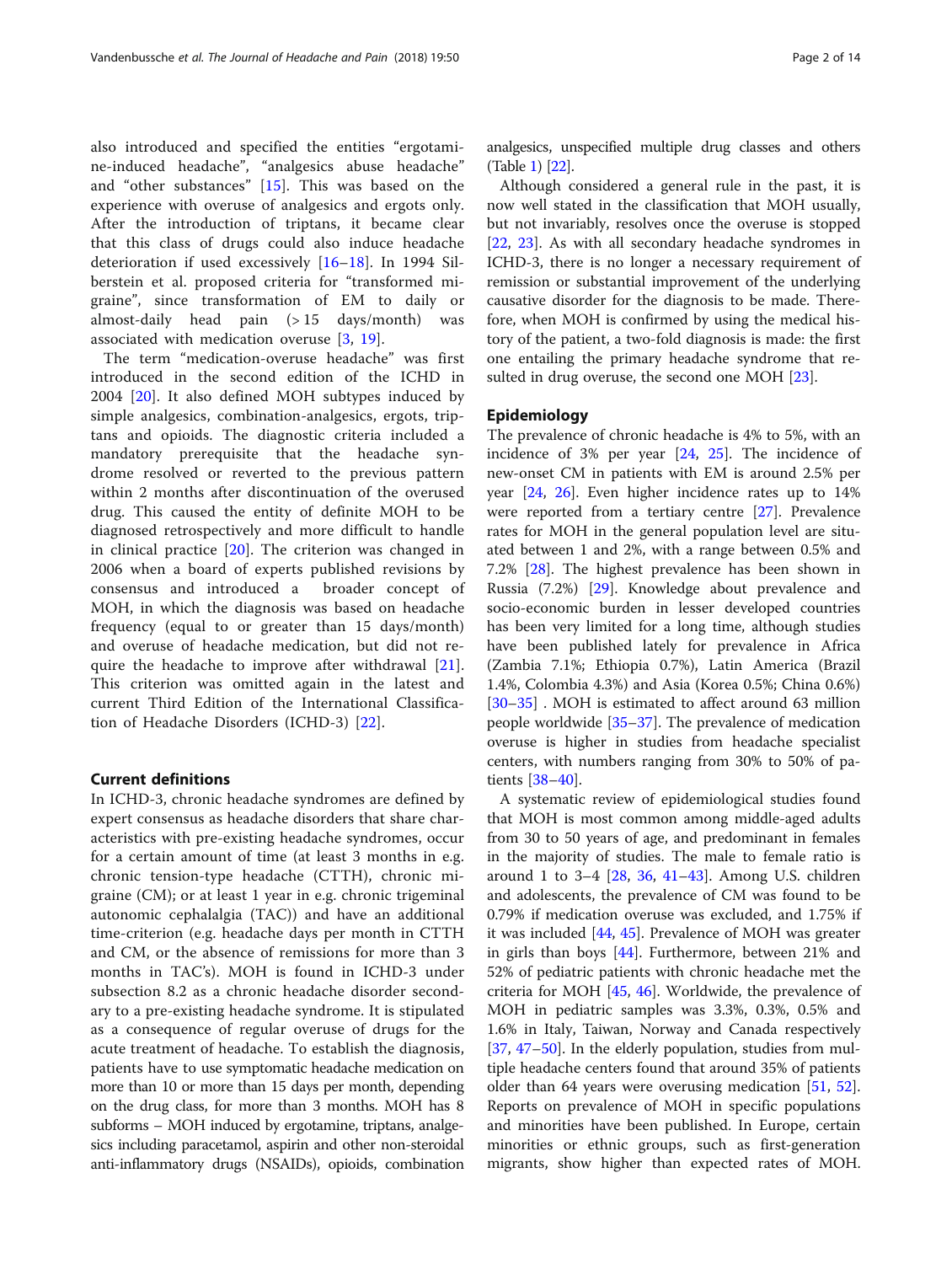<span id="page-2-0"></span>Table 1 International Classification of Headache Disorders Third Edition (ICHD-3) Criteria for Medication-Overuse Headache (MOH) [[22\]](#page-10-0)

- 8.2 Medication-overuse headache (MOH)
	- A. Headache occurring on ≥15 days/month in a patient with a pre-existing headache disorder
	- B. Regular overuse for > 3 months of one or more drugs that can be taken for acute and/or symptomatic treatment of headache
	- C. Not better accounted for by another ICHD-3 diagnosis. 8.2.1 Ergotamine-overuse headache
		- A. Headache fulfilling criteria for 8.2 Medication- overuse headache
		- B. Regular intake of ergotamine on ≥10 days/month for > 3 months.
		- 8.2.2 Triptan-overuse headache
			- A. Headache fulfilling criteria for 8.2 Medication- overuse headache
			- B. Regular intake of one or more triptans,1 in any formulation, on ≥10 days/month for > 3 months.
		- 8.2.3 Non-opioid analgesic-overuse headache
			- 8.2.3.1 Paracetamol (acetaminophen)-overuse headache
				- A. Headache fulfilling criteria for 8.2 Medication- overuse headache
				- B. Regular intake of paracetamol on ≥15 days/ month for > 3 months.
			- 8.2.3.2 Non-steroidal anti-inflammatory drug (NSAID)- overuse headache
				- A. Headache fulfilling criteria for 8.2 Medication- overuse headache
				- B. Regular intake of one or more non-steroidal antiinflammatory drugs (NSAIDs) (other than acetylsalicylic acid) on  $\geq$ 15 days/month for > 3 months.
				- 8.2.3.2.1 Acetylsalicylic acid-overuse headache
				- A. Headache fulfilling criteria for 8.2 Medication- overuse headache
				- B. Regular intake of acetylsalicylic acid on ≥15 days/ month for  $> 3$  months.
			- 8.2.3.3 Other non-opioid analgesic-overuse headache
				- A. Headache fulfilling criteria for 8.2 Medication- overuse headache
				- B. Regular intake of a non-opioid analgesic other than paracetamol or non-steroidal anti-inflammatory drugs (including acetylsalicylic acid) on ≥15 days/month for > 3 months.
		- 8.2.4 Opioid-overuse headache
			- A. Headache fulfilling criteria for 8.2 Medication- overuse headache
			- B. Regular intake of one or more opioids on ≥10 days/month  $for > 3$  months.
		- 8.2.5 Combination-analgesic-overuse headache
			- A. Headache fulfilling criteria for 8.2 Medication- overuse headache
			- B. Regular intake of one or more combination-analgesic medications on  $\geq$ 10 days/month for  $>$  3 months.
		- 8.2.6 Medication-overuse headache attributed to multiple drug classes not individually overused
		- A. Headache fulfilling criteria for 8.2 Medication- overuse headache
		- B. Regular intake of any combination of ergotamine, triptans, non-opioid analgesics and/or opioids on a total of ≥10 days/month for > 3 months without overuse of any single drug or drug class alone.
		- 8.2.7 Medication-overuse headache attributed to unspecified or unverified overuse of multiple drug classes
			- A. Headache fulfilling criteria for 8.2 Medication- overuse headache
			- B. Both of the following: 1. regular intake of any combination of ergotamine, triptans, non-opioid analgesics and/or opioids on ≥10 days/month for > 3 months

Table 1 International Classification of Headache Disorders Third Edition (ICHD-3) Criteria for Medication-Overuse Headache (MOH) [[22\]](#page-9-0) (Continued)

- 8.2.8 Medication-overuse headache attributed to other medication A. Headache fulfilling criteria for 8.2 Medication- overuse headache B. Regular overuse, on  $\geq$ 10 days/month for  $>$  3 months, of
	- one or more medications other than those described above, 1 taken for acute or symptomatic treatment of headache.

Potential explanations for these findings include socioeconomic (e.g. use of healthcare), biological (e.g. genetic) or cultural reasons (e.g. language barriers) [[53](#page-10-0)].

The burden of disease for MOH has been shown to be a worldwide problem. The disorder causes important negative social and economic effects in both rich and poor countries. Mean per-person annual costs were calculated at €3561 for medication overuse [\[54\]](#page-10-0). Not only economic factors, but also psychological and physical disability of chronic headache and MOH needs to be considered. The global campaign "Lifting the Burden" has contributed to the acquisition of new data and to the promotion of accurate epidemiological methods all over the world [\[55,](#page-10-0) [56](#page-10-0)]. In the most recent issue of the Global Burden of Disease (GBD) in 2016, migraine became the second largest cause of disability, mainly because MOH was considered a sequela of migraine and tension-type headache [\[57](#page-10-0)].

#### Risk factors

Medication overuse was found to be an important risk factor for chronification of primary headaches [[58](#page-10-0)]. A systematic review analysed twenty-nine studies and found differences in the risk of developing MOH and the type of used drug. The risk was lowest for triptans (relative risk (RR) 0.65) and ergotamine (RR 0.41) compared to combined analgesics. Triptans and ergotamine containing drugs were found more favorable when compared to opioids [[59](#page-10-0)]. This is in line with Bigal et al. who reported that people using medication containing barbiturates or opiates had a two-fold higher risk of developing chronic headache than patients using single analgesics or triptans. In this study, NSAIDs were protective against developing chronic headache at low to moderate level of monthly headache days, but were associated with an increased risk of developing chronic headache in patients with a high level of monthly headache days (more than 10 days per month) [\[26](#page-10-0)].

An important risk factor for the development of MOH is predisposition for migraine or tension-type headache as an underlying biological trait. Migraine is the most common pre-existing headache disorder complicated by MOH. Other pre-existing headache disorders can be complicated by MOH as well, such as tension-type headache or cluster headache [\[60](#page-10-0)]. Paemeleire et al. investigated the presence of MOH in patients suffering from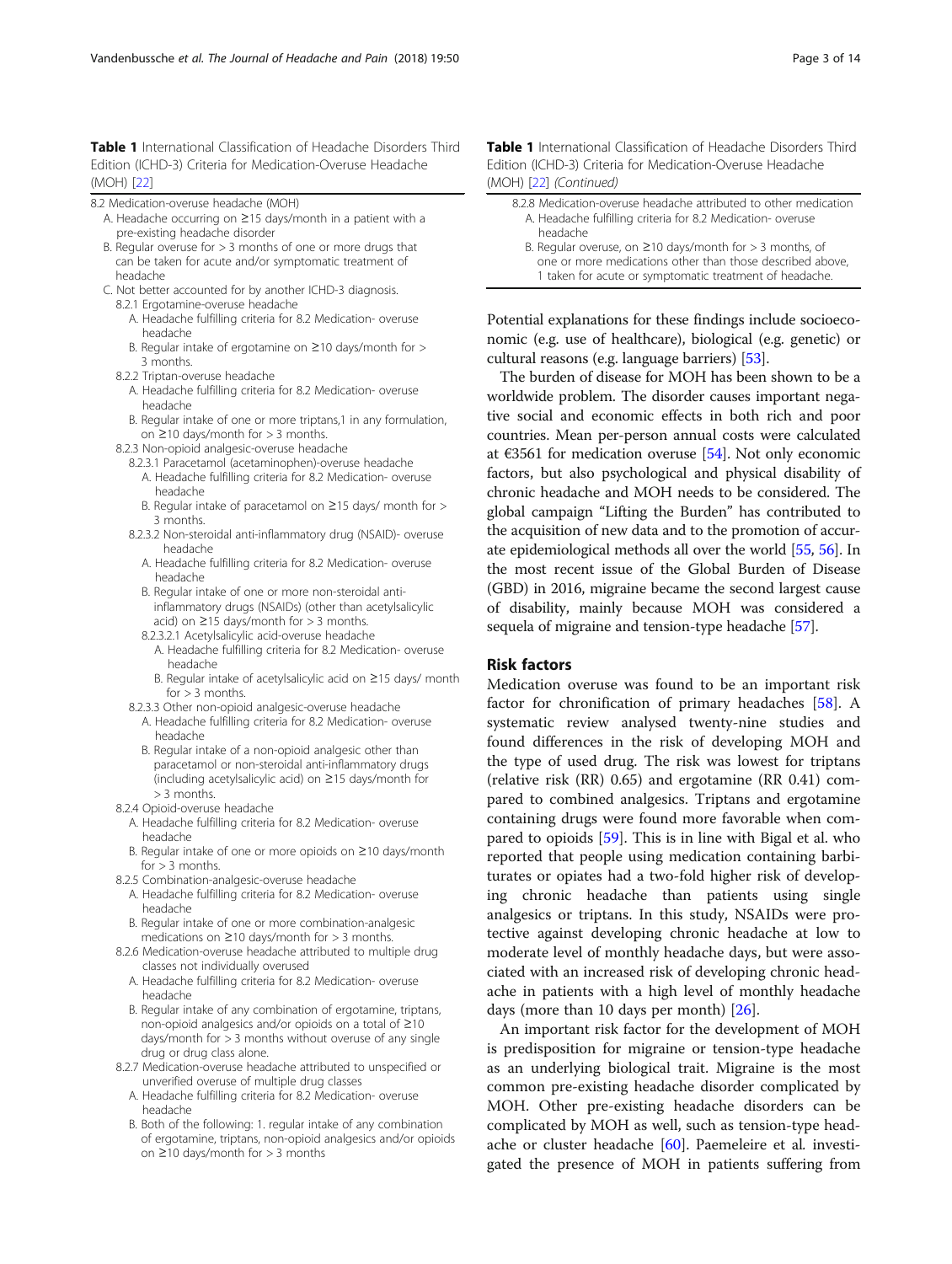cluster headache and found this complication only in patients also suffering with migraine or having at least a family history of migraine [\[61](#page-11-0)]. In addition, the clinical experience shows that the majority of patients suffering from cluster headache do not complicate into MOH although overuse of sumatriptan injections can lead to increased frequency of cluster attacks [\[62\]](#page-11-0). Patients with other chronic pain disorders who overuse painkillers for non-cephalic pain conditions do not seem to acquire chronic headache, unless they have a pre-existing history of a primary headache disorder [[63](#page-11-0), [64\]](#page-11-0).

In a large prospective population-based study, Hagen et al studied 25.596 patients who did not suffer from chronic daily headache at baseline but had MOH 11 years later (n  $= 201, 0.8\%$  [[65](#page-11-0)]. In this study, the following risk factors were found to be associated with the development of MOH: regular use of tranquilizers (odds ratio (OR) 5.2, 95% confidence interval (CI) 3.0–9.0), combination of chronic musculoskeletal complaints, gastrointestinal complaints and Hospital Anxiety and Depression Scale (HADS) score  $>$  = 11, physical inactivity (defined as  $>$  = 3 h hard physical activity/week), and smoking (daily vs. never). Furthermore, migraine was a stronger risk factor for MOH than nonmigrainous headache. A strong association was found for a high-frequency headache defined as 7–14 days/months compared to absence of headache days. Non-modifiable risk factors for MOH were age younger than 50, female gender and low level of education. Interestingly, the authors found several risk factors for MOH (e.g. smoking, inactivity) that were not found to increase the risk for chronic daily headache without the overuse of analgesics. Therefore, the authors concluded that both entities might be pathogenetically distinct [\[65\]](#page-11-0). Lastly, Cevoli et al. detected a more than threefold increased risk of MOH if a family history of MOH or other substance abuse, such as drug or alcohol abuse, was present [[66](#page-11-0)].

## Clinical features of MOH

A comprehensive medical history, clinical examination and the use of internationally accepted criteria and guidelines are the required tools for the diagnosis of MOH. A confirmatory diagnostic test for MOH is currently not available. The headache phenotype of MOH may be indistinguishable from other forms of chronic daily headache. Moreover, the ICHD-3 criteria do not stipulate MOH-specific clinical features (such as headache characteristics or associated symptoms). Awareness for potential secondary headache syndromes is required and 'red flags' have to be searched for in order to the avoid a false-positive diagnosis of MOH in escalating headache disorders, some of which may require medical imaging or lumbar puncture. In practice, an in-depth enquiry of headache types, frequency and especially drug use is always mandatory, as overuse of ergotamine, triptans, NSAIDs, opioids, or analgesic combinations entail different prognostic properties [[24](#page-10-0), [67\]](#page-11-0).

#### Comorbidities

Comorbidity is the simultaneous existence of two or more different medical conditions. Comorbidities occur by chance, or by more than chance, suggesting a potential association, causality, common aetiological factors or common pathophysiological processes. In the field of MOH, these terms are often difficult to appoint although researchers have found multiple associations.

Psychiatric comorbidities in MOH are frequent and have been studied extensively since the earliest de-scriptions of patients with MOH [[68\]](#page-11-0). MOH and mood disorders such as anxiety and depression are thought to be comorbid disorders by more than chance [[13,](#page-9-0) [69](#page-11-0)–[71](#page-11-0)]. In the BIMOH study, a prospective interventional study, Hospital Anxiety and Depression Scale (HADS) scores were collected in patients with MOH (before and after a brief intervention) and controls. MOH patients were found to show significantly higher HADS scores for anxiety [[72](#page-11-0)]. In the "COMOESTAS" trial, using HADS, 40.0% of MOH patients fulfilled the criteria for depression and 57.7% for anxiety [[73\]](#page-11-0). The "Eurolight" trial, a cross-sectional study in the adult population of ten European Union countries, found similar results. The association was even stronger compared to a group of patients with migraine without overuse [[74](#page-11-0)].

In the Sodium Valproate in Medication Overuse Headache Treatment (SAMOHA) study, a more extensive screening for psychopathological comorbidities was performed in MOH patients in comparison to patients with EM and healthy controls [\[71\]](#page-11-0). The rate of moderate to severe anxiety in MOH was significantly higher compared to EM patients and healthy controls. Values on the Leeds Dependency Questionnaire were significantly higher in MOH patients compared to EM patients, which indicates a greater susceptibility to drug dependency. When looked at the number of psychiatric disorders, MOH patients were more likely to have multiple psychiatric comorbidities.

An association between clinically relevant obsessive-compulsive disorder (OCD) and MOH was demonstrated [\[71\]](#page-11-0). Around 30% of MOH patients are estimated to show clinical features of subclinical OCD on neuropsychological evaluation. Subclinical OCD may be an additional risk factor for headache chronification [[75](#page-11-0), [76](#page-11-0)]. Also, MOH can be associated to substance-related disorder spectrum, moreover since MOH and dependence share common neurobiological pathways, although MOH patients do not share common personality characteristics with drug addicts [[77](#page-11-0), [78](#page-11-0)].

For metabolic disorders, a couple of studies from North America on obesity found an increased risk of developing chronic headache, although in the European study by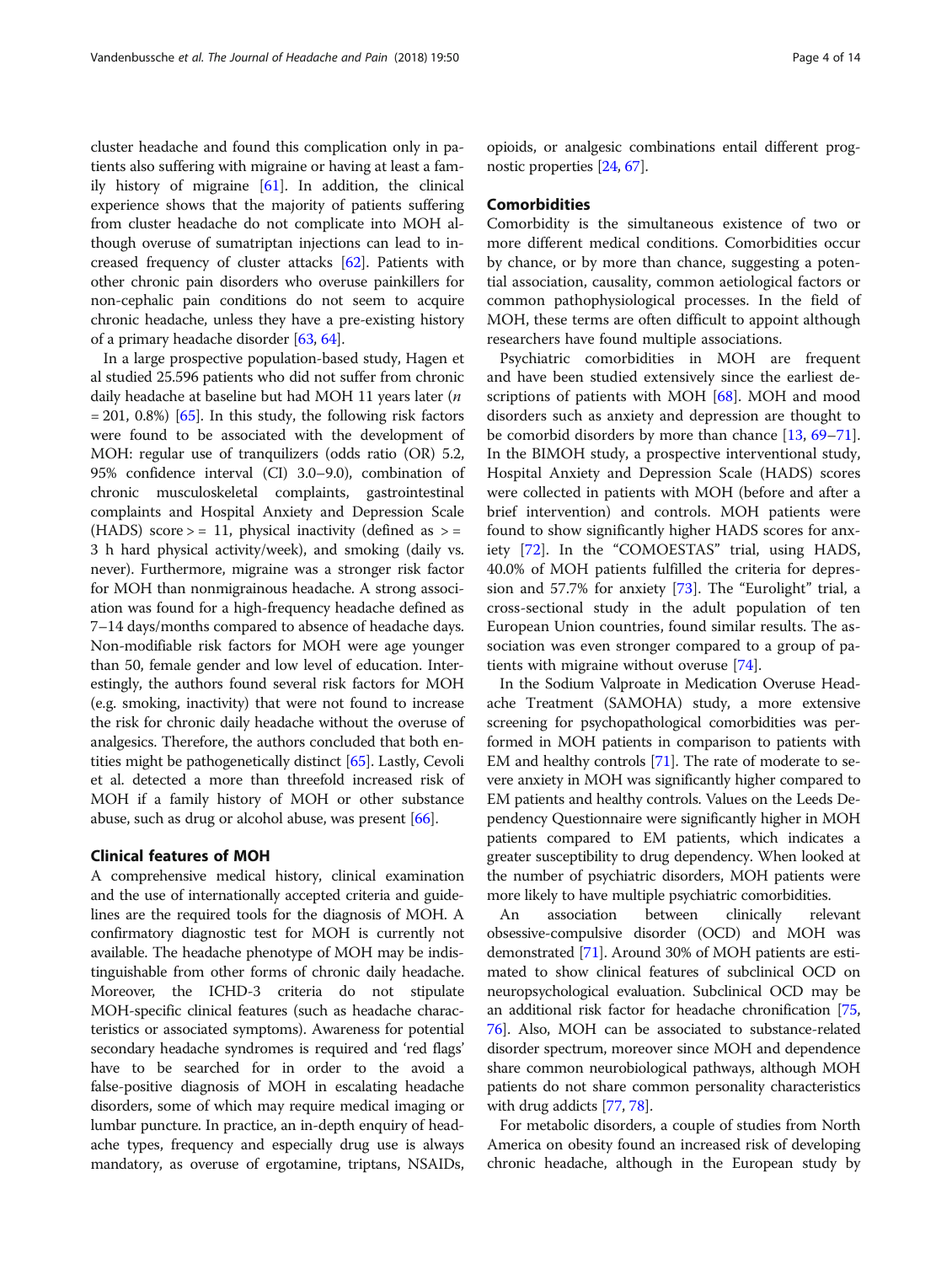Hagen et al. no such association found [\[69](#page-11-0), [79,](#page-11-0) [80\]](#page-11-0). In a Chinese cohort, an association between MOH and metabolic disturbances such as obesity and hypertension was shown in female patients [\[81\]](#page-11-0). Recent data on smoking, physical inactivity and obesity provided by a Danish cross-sectional analysis confirmed an association between MOH and those metabolic derangements although causality could not be proven [[82\]](#page-11-0). In children, the association between obesity and chronic headache has been shown in observational studies, but the link with medication overuse is unclear [\[83,](#page-11-0) [84](#page-11-0)]. Lastly, patients with chronic headache and MOH present a high prevalence of sleep complaints [\[85](#page-11-0)].

## Pathophysiology

A complete understanding of the pathophysiology of MOH currently does not exist [[86](#page-11-0)–[88\]](#page-11-0). Although the clinical aspects of MOH seem to be ambivalent, there is evidence for specific neurobiological aspects in MOH-models. Animal studies, genetic studies, structural and functional neuroimaging, and electrophysiological analyses have added to the current knowledge on the pathophysiology of MOH (Fig. 1).

Animal studies have shown changes in multiple physiological processes in the central nervous system (CNS) after repetitive administration of analgesics. Chronic sumatriptan exposure produces long-lasting increased susceptibility to evoked cortical spreading depression (CSD)

due to lower threshold [[89](#page-11-0)–[91\]](#page-11-0). Upregulation of vaso-active and pro-inflammatory mediators such as calcitonin gene–related peptide (CGRP), substance P, and nitric oxide synthase were found in trigeminal ganglia [[92](#page-11-0), [93](#page-11-0)]. An expansion of the receptive nociceptive field, a decreased nociceptive threshold and decreased noxious in-hibitory control have been reported [\[91,](#page-11-0) [94](#page-11-0)]. Furthermore, chronic exposure to analgesics was found to increase the excitability of neurons in the central nucleus of the amygdala, which may conceptualise the development of anxiety or depression in patients with MOH [[95\]](#page-11-0).

The serotonergic modulating system is presumably affected by chronic analgesic use, resulting in neuronal hyperexcitability, enhanced CSD and trigeminal nociception, caused by increased expression of pro-nociceptive serotonin 2A (5HT-2A) receptor binding sites and a decrease in the production of serotonin in the CNS [\[96](#page-11-0)–[98](#page-11-0)]. In analogy to the findings in animals, an upregulation of 5HT-2 receptors on platelet membranes during analgesic abuse and lower platelet levels of serotonin were found, probably caused by suppressed serotonin transport [[99](#page-11-0)].

Genetic studies have been performed in MOH although high-quality evidence for genetic traits is currently lacking. In a recent systematic review, Cargnin et al. described candidate polymorphic variants in genes of the dopaminergic gene system (DRD4, DRD2, SLC6A3), and genes related to drug-dependence pathways (WSF1, BDNF, ACE, HDAC3). The authors concluded that these traits are



headache; CNS: central nervous system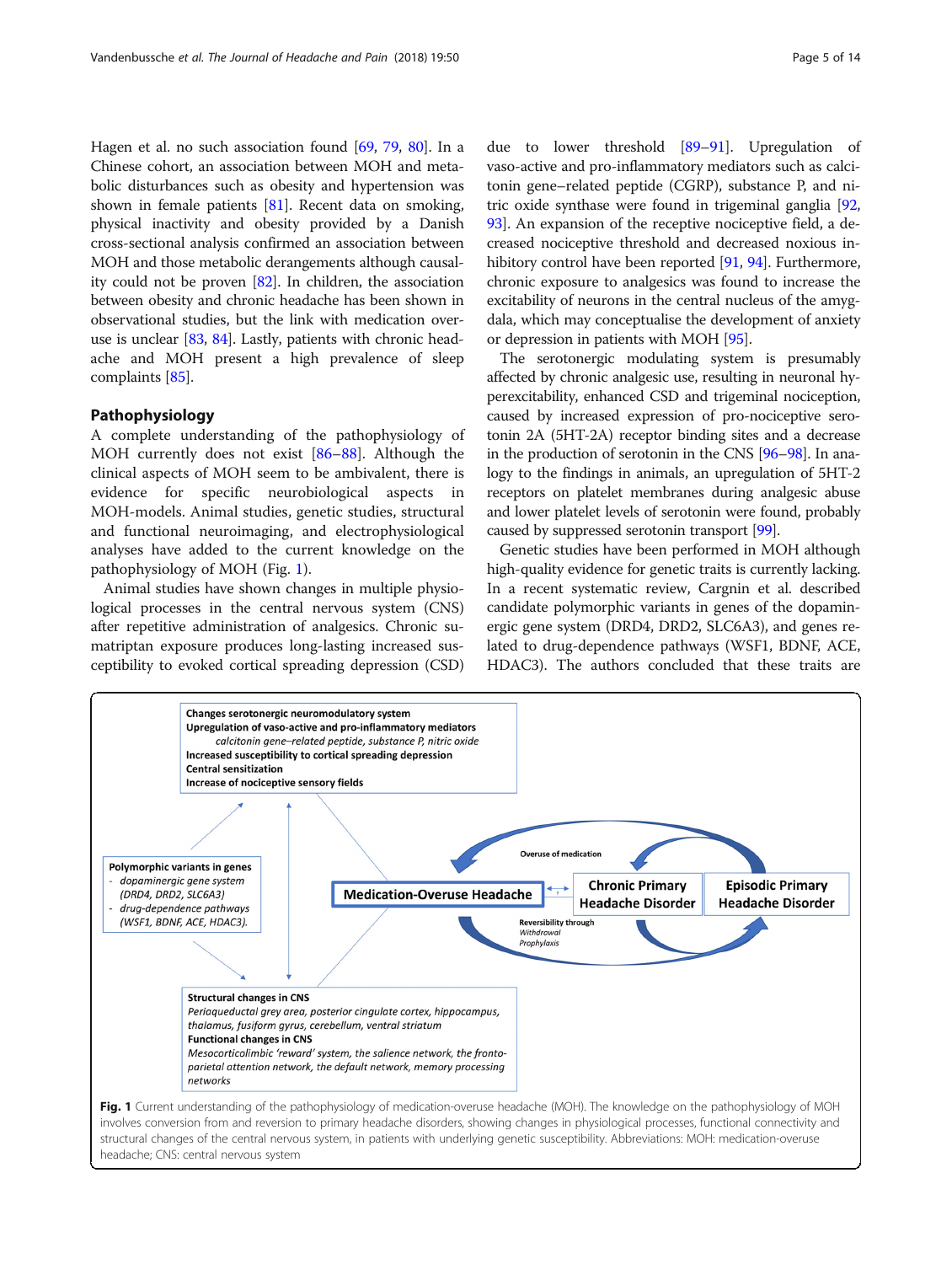potential risk factors for MOH susceptibility or determinants of monthly drug consumption [\[100](#page-11-0)–[107](#page-12-0)].

Research shows that central sensitization has a major role in the pathophysiology of MOH [\[88,](#page-11-0) [108\]](#page-12-0). Using somatosensory evoked potentials comparing cortical responses in MOH patients with responses in healthy volunteers and episodic migraineurs, hypersensitivity (a sign of central sensitization) and hyper-responsiveness of the cerebral cortex were shown in MOH patients as potential markers of altered functioning. The authors suggested that the somatosensory cortex in MOH patients is somehow "locked" in a kind of pre-ictal state [[109](#page-12-0), [110](#page-12-0)].

More recently, a cohort of MOH patients was followed during a 12 month period, evaluating central sensitization through pain-perception assessment. The authors found evidence of central sensitization at baseline, but most importantly, the study permitted to expose the slow progression towards normalization of sensory processing after detoxification during the extended follow-up window. This adds to the importance of detoxification and observation after withdrawal in order to prevent relapses [\[111\]](#page-12-0).

Over the last decade, imaging studies have increased the knowledge of structural alterations and physiological events in MOH. Structural imaging studies performed by separate groups have found increased gray matter volume in following areas: periaqueductal gray (PAG) area, posterior cingulate cortex, hippocampus, thalamus, fusiform gyrus, cerebellum and ventral striatum [\[87](#page-11-0), [88,](#page-11-0) [112\]](#page-12-0). Less volume was found in the orbitofrontal cortex (OFC), anterior cingulate cortex, left middle occipital gyrus, insula and precuneus [\[87,](#page-11-0) [88](#page-11-0), [112\]](#page-12-0). These structures are involved in pain modulation and processing, cognition, affective behavior, addiction and awareness [\[87\]](#page-11-0). A recent study described disturbances in white matter integrity in the insular cortex and in the parietal operculum [\[113](#page-12-0)]. It has to be noted however that not all studies found the same morphologic differences in the brains of MOH patients with migraine, including those comparing scans before and after withdrawal [[87](#page-11-0), [114,](#page-12-0) [115\]](#page-12-0).

Functional imaging has shown altered functional connectivity in pain processing areas, the mesocorticolimbic 'reward'system, the salience network, the fronto-parietal attention network, the default network and memory processing networks [\[87,](#page-11-0) [113,](#page-12-0) [115](#page-12-0)–[118](#page-12-0)]. The mesocorticolimbic dopaminergic 'reward' system, characterized by structures such as the ventromedial prefrontal cortex (VMPFC), the nucleus accumbens and the substantia nigra/ventral tegmental area, seems to be affected in MOH, linking psychiatric characteristics such as dependence mechanisms and addictive components to the disorder [\[87,](#page-11-0) [117,](#page-12-0) [118](#page-12-0)].

It is noteworthy that, in MOH, changes of functional connectivity and structure may be reversible in some but not all regions and sometimes normalize after treatment

[[87](#page-11-0)]. By using [18F] fluorodeoxyglucose-Positron emission tomography (FDG-PET), it was detected how several pain processing regions in the brain were hypometabolic during medication overuse but recovered to normal metabolism after withdrawal. An exception to these findings was found in the OFC, a region linked with drug dependence and addiction. This region remained hypometabolic despite discontinuation of analgesics [\[119](#page-12-0)]. Other groups have confirmed changes in this region of interest. Reduction of gray matter volume in the OFC was correlated with headache days at follow-up, hereby exhibiting predictive capability in terms of poor response to treatment [[112](#page-12-0), [120\]](#page-12-0). Non-responders to withdrawal therapy seemed to have less gray matter in the OFC on their pre-detoxification scan and that there was a positive correlation of gray matter in the OFC with response to treatment [\[121](#page-12-0)]. Interestingly, in a longitudinal study, MOH patients with clinical improvement after withdrawal had a significant decrease of previously increased gray matter in the midbrain (PAG, nucleus cuneiformis), whereas patients without improvement did not [[121](#page-12-0)]. Another group found that VMPFC dysfunction is reversible and might be attributable to headache, whereas dysfunction observed in the mid-brain dopaminergic areas (substantia nigra/ventral tegmental area) are probably long-lasting and related to drug overuse [[116](#page-12-0), [117](#page-12-0)]. In conclusion, the evidence provided in multiple studies shows that medication overuse causes changes to the CNS in people with an underlying susceptibility for progression. Changes in pain processing networks, dependence networks, sensitization and receptor density in the CNS presumably explain the clinical characteristics of the disorder.

#### Treatment

#### Education and prevention

MOH is often considered to be a preventable condition [[122\]](#page-12-0). Instructing patients about the relationship between an excessive use of acute medications and headache progression is an important preventive measure. The results from multiple studies have shown that most MOH patients have little to no knowledge about excessive drug intake headache chronification. Many patients however received correct information, but often did not remember or had not fully understood the message [[123](#page-12-0)–[125](#page-12-0)]. As in other patients with chronic pain conditions, MOH patients seem mainly focused on the side effects related to the acute pain medications, including gastrointestinal bleeding, kidney damage, and liver impairment. They are often surprised when they learn that the excessive use of acute pain drugs might increase headache frequency, leading to MOH [\[126\]](#page-12-0). This is due to the fact that for many MOH patients the symptomatic medications are merely the drugs they need to relief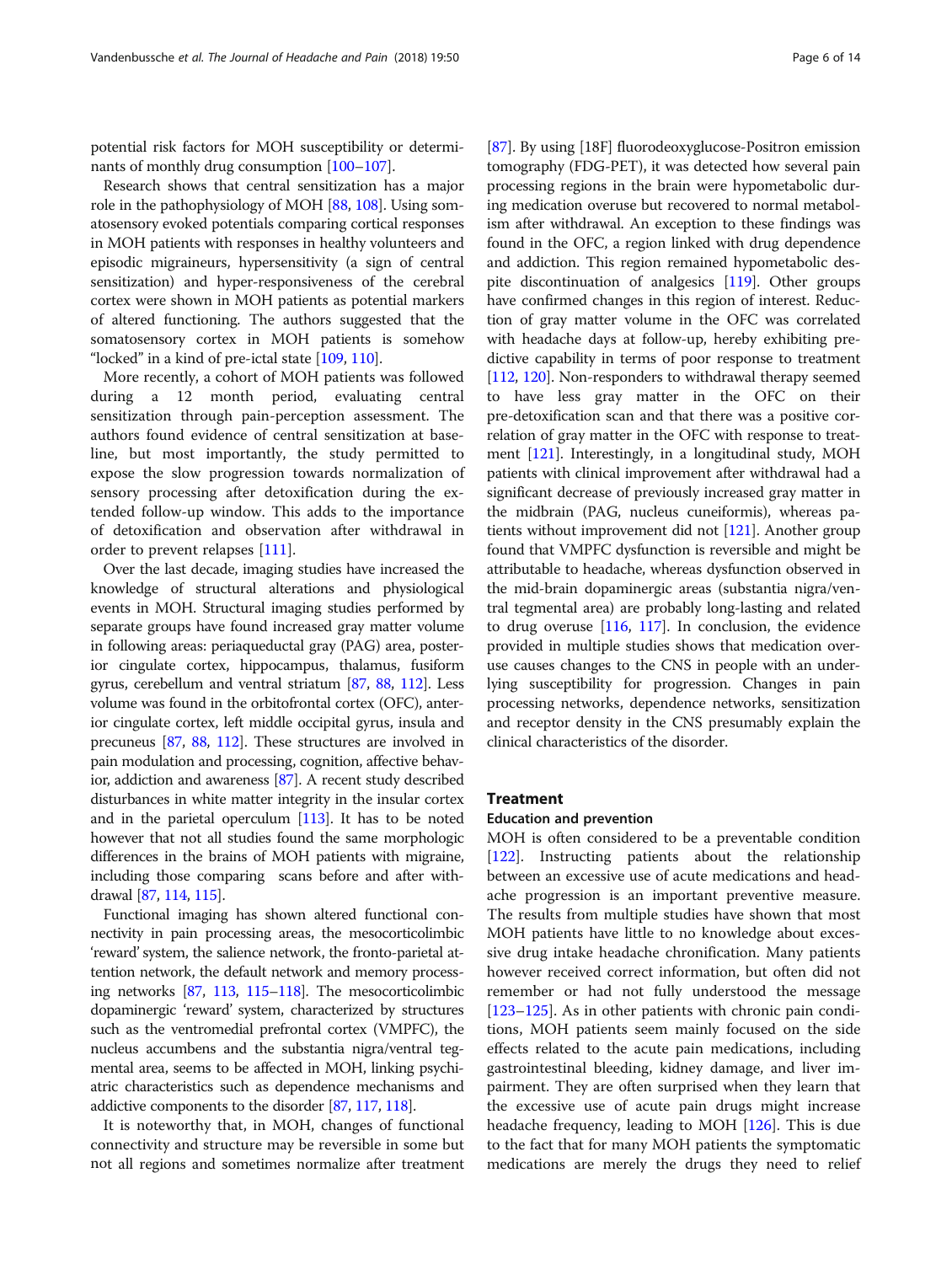their pain, and the only way that could bring relief to the impact on their lives [[127\]](#page-12-0).

According to this evidence, developing information campaigns and strategies to target patients at risk, preferably before MOH onset, represents an essential objective in headache medicine. In German headache centers, a brochure on medication overuse was effective in preventing the development of MOH in people with migraine and frequent medication use [\[128](#page-12-0)]. Primary care is the best setting for prevention and initial treatment of MOH, since most MOH patients consult their general practitioner (GP) for headache (80%) [\[129\]](#page-12-0). GPs can play a key role in providing patient education about medication use and modifiable risk factors, such as stress, daily smoking, physical inactivity, and obesity [[82\]](#page-11-0). GPs are also capable of prescribing first-line headache prophylaxis in episodic patients when required.

MOH patients often bypass medical advice by using over-the-counter medication. A study recruited patients in pharmacies and found that only 14.5% were ever advised to limit intake frequency of acute headache treatments [\[130](#page-12-0)]. In a recent Swedish study investigating the knowledge of 326 pharmacists on headache treatment, only 8.6% demonstrated knowledge that overuse of all types of acute headache medications could lead to the development of MOH [[131](#page-12-0)].

In 2016, the Danish national awareness campaign for MOH was conducted to reach the general public, GPs, and pharmacists. Online resources, print media, radio interviews, and a television broadcast were used to bring key messages such as overuse of pain medication can worsen headaches, pain medication should be used rationally, and medication overuse headache is treatable. The survey showed an increase in percentage of the public who knew about MOH [[132\]](#page-12-0).

#### Withdrawal as the first phase of treatment

Despite the large controversies about whether medication overuse should be regarded as a cause or a consequence of headache chronification, to date, the worldwide consensus agrees that (ideally complete) withdrawal of acute painkilling drugs is the approach of choice for the acute management of MOH patients [\[133](#page-12-0)–[135](#page-12-0)]. In a recent randomized controlled open-label trial, complete discontinuation of acute medications came forward as the most effective detoxification program compared to restricted drug intake [\[136\]](#page-12-0). Drug discontinuation is advised in most headache treatment guidelines, including guidelines for primary care [\[137](#page-12-0)–[139](#page-12-0)] . The crucial therapeutic aspect of withdrawal is that, on the one hand, it is an occasion for the physician to help the patient decrease or stop the use of acute medication, while potentially initiating a new preventive therapy. It is an opportunity for the patient to reconsider his or her headache history, to discover the link

with medication overuse and to be guided by the physician in the process of withdrawal [\[140\]](#page-12-0).

Drug discontinuation is performed variously in different headache clinics. In terms of timing, no studies have investigated the abrupt interruption versus the progressive cessation of the overused drugs, but it is widely agreed that for triptans, ergots, combination analgesics, simple analgesics, and NSAIDs the abrupt withdrawal is the treatment of choice, since these medications do not cause severe withdrawal symptoms [[137\]](#page-12-0). On the opposite, a gradual drug reduction is the best option with barbiturates, benzodiazepines, and opioids [[137](#page-12-0)]. Withdrawal symptoms (e.g. headache, nausea, vomiting, arterial hypotension, tachycardia, sleep disturbances, etc) generally last for 2–10 days. Seizures or hallucinations are rare, even in patients who are barbiturate abusers. The withdrawal phase is shorter in subjects who excessively use triptans [[141](#page-12-0)].

Certain studies have demonstrated that simple information and advice may be enough to achieve headache improvement in many MOH patients [[142](#page-12-0), [143\]](#page-12-0). In the Brief Intervention for Medication-Overuse Headache (BIMOH) study, a sample of MOH patients received a brief intervention of education on medication overuse from their GPs. After 3 months, headache and medication days were reduced by 7.3 days/month, and chronic headache resolved in 50% of the cases [[129\]](#page-12-0). The effectiveness of this brief intervention was confirmed at 6 month-follow up: headache and medication days were reduced by 5.9 days/month, and chronic headache resolved in 63% [[144\]](#page-12-0).

Deciding on the setting for withdrawal is a key point of MOH treatment. The choice between outpatient and inpatient withdrawal has to consider many factors, including the patient's motivation, the duration of the overuse, the type of overused drugs, possible previous detoxification failures and comorbidities. An outpatient detoxification can be the preferred setting for highly motivated patients, with a short duration of overuse of simple analgesics, and whose everyday life make an inpatient withdrawal unsuitable [[145](#page-12-0)]. Instead, inpatient withdrawal therapy is recommended for patients overusing more complex analgesics (such as opioids, tranquilizers, or barbiturates), long duration of overuse, previous failure to withdraw drugs as outpatients and in more complex clinical situations (e.g. psychiatric comorbidities) [[137](#page-12-0)]. No standardized therapeutic protocol for medication withdrawal is accepted worldwide. Different strategies are employed in clinics such as intravenous hydration, rescue medications such as IV aspirin and IV dihydroergotamine, symptomatic drugs other than those overused, and drugs for withdrawal symptoms including antiemetics (e.g. metoclopramide), clonidine, benzodiazepines, and corticosteroids [[36](#page-10-0), [146](#page-13-0)– [150](#page-13-0)]. Considering corticosteroids, there is low evidence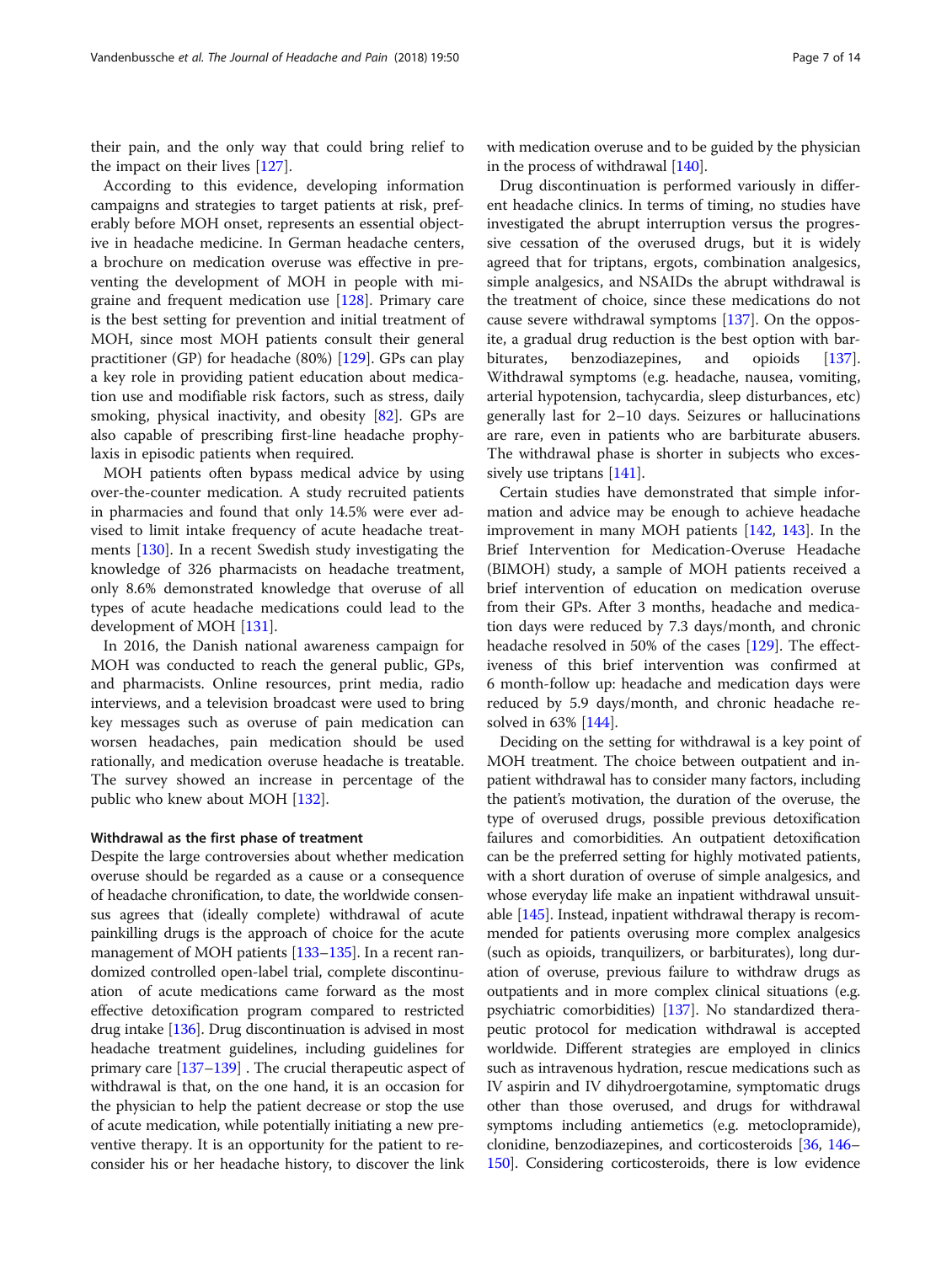for change in various headache outcome measures (i.e. use of rescue medication, days with severe or moderate headache, days without headache, headache days, and headache frequency) [\[151,](#page-13-0) [152](#page-13-0)]. Evidence in favor of inpatient withdrawal comes from an observational study showing statistically significant improvement of quality of life, depression and anxiety at 6-month follow-up [[153](#page-13-0)]. Furthermore, it is recognized that a proper therapeutic approach to MOH requires a multistep and multidisciplinary program [[154](#page-13-0), [155](#page-13-0)]. The "COMOESTAS" consortium provided an expert consensus protocol in four centers from Europe and two centers in Latin American. The results show that after multiphasic and personalized treatment, two thirds of patients were no longer overusers and almost half reverted to an episodic headache syndrome over a six-month period [[156](#page-13-0)].

#### Prophylaxis

The initiation of preventative therapy is a fundamental therapeutic step to prevent episodic headache converting into a chronic condition. However, the question remains unresolved whether starting prophylactic treatment at the beginning of withdrawal or awaiting the effect of detoxification is the most effective approach. Certain authors recommend that in non-complicated MOH patients, the decision to start preventive treatment may be postponed for two to 3 months following withdrawal. On the contrary, patients who already have a high frequency of headaches before medication overuse and who have been previously treated with more than one preventive treatment, might need early prophylaxis [[157\]](#page-13-0). Other clinicians believe that the detoxification can be effective without an immediate prophylaxis [[126\]](#page-12-0). To date, as confirmed in a recent meta-analysis of randomized controlled trials on the effect of prophylactic therapies (i.e. valproate, nabilone, onabotulinumtoxinA, topiramate, amitriptyline), there is not a preventative drug that has demonstrated superiority to other therapies in a qualitative, appropriately designed study [\[152](#page-13-0)]. The results of randomized controlled trials with patients affected by chronic migraine and MOH suggest the use of onabotulinumtoxinA and topiramate without early discontinuation. However, the quality of the data is limited due to the fact that it is based on post hoc analysis [[158\]](#page-13-0). A future role for monoclonal antibodies targeting the CGRP pathway is to be awaited [\[159](#page-13-0)]. Ultimately, the identification of proper prophylaxis should be driven by clinical history, comorbidity, contraindications and side effects of the possible drugs [[126](#page-12-0)].

### Treatment of comorbidities

Comorbidities have important implications for the management of MOH in daily clinical practice. Co-existence of mood disorders may lead to poorer adherence of headache treatment, leading to unsuccessful headache treatment.

Comorbid psychiatric disorders add to overall burden and reduced quality of life in headache patients and may lead to poorer outcomes after treatment. Therefore, screening patients for anxiety and depression, is important for clinical outcomes and for trials studying MOH. Lastly, attention for metabolic disturbances or unhealthy lifestyle behavioural aspects, such as obesity, smoking and inactivity, in daily practice is probably beneficial not only for general health but also for headache outcomes. As these are mostly modifiable factors, it is reasonable to discuss and treat these conditions accordingly.

## Prognosis

In general, overuse of acute treatment can lead to a poor prognosis of chronic headache and lower quality of life by itself [[160\]](#page-13-0). The outcome for MOH patients withdrawing from their acute treatments has been reported in multiple studies. An accepted endpoint for good response to therapy is  $a \ge 50\%$  reduction from baseline headache frequency and/or headache index [[161\]](#page-13-0). Successful withdrawal has been found in around 50–70% of MOH patients after 1 year [[68,](#page-11-0) [162](#page-13-0)–[170\]](#page-13-0). Retaining full withdrawal after 1 year was found to be a good predictor for long-term success [\[171](#page-13-0), [172](#page-13-0)]. In studies with long-term evaluations up to 6 years, relapsing rates between 40 and 50% were found [[163](#page-13-0), [164,](#page-13-0) [173](#page-13-0)–[177\]](#page-13-0). A successful withdrawal leads to a better response for prophylactic treatment, even in patients with little improvement in headache frequency [\[178\]](#page-13-0). Multiple predictors of relapse have been documented. Patients with tension-type headache have a higher relapse risk [[162](#page-13-0)– [164](#page-13-0), [173](#page-13-0), [179](#page-13-0)]. A longer duration of regular intake is a predictor for relapse [[174,](#page-13-0) [180\]](#page-13-0). Patients who kept overusing medication in the long-term had a poor response to withdrawal therapy and had a higher frequency of chronic headache [[171](#page-13-0)]. Risk factors for relapse in short-term (1 year) were: high number of acute treatments, smoking, alcohol consumption and return to overused drugs [\[181\]](#page-13-0). Patients withdrawn from triptans have a lower risk for relapse, while combined drug therapy had a higher relapse rate [[163,](#page-13-0) [179,](#page-13-0) [182](#page-13-0)]. Codeine containing drugs, low self-reported sleep quality and high self-reported bodily pain are probable predictors for poor outcome after 1 yr [\[170](#page-13-0)].

## Debates in MOH

The idea of MOH is well-known and widespread in clinics worldwide. By using the operational criteria for MOH in the ICHD-3 classification, clinicians are able to diagnose MOH as early as first clinic visits in order to guide patients in cutting down the amount of frequently used analgesics.

The evidence in favor of the disorder MOH is substantial since global research has gradually improved our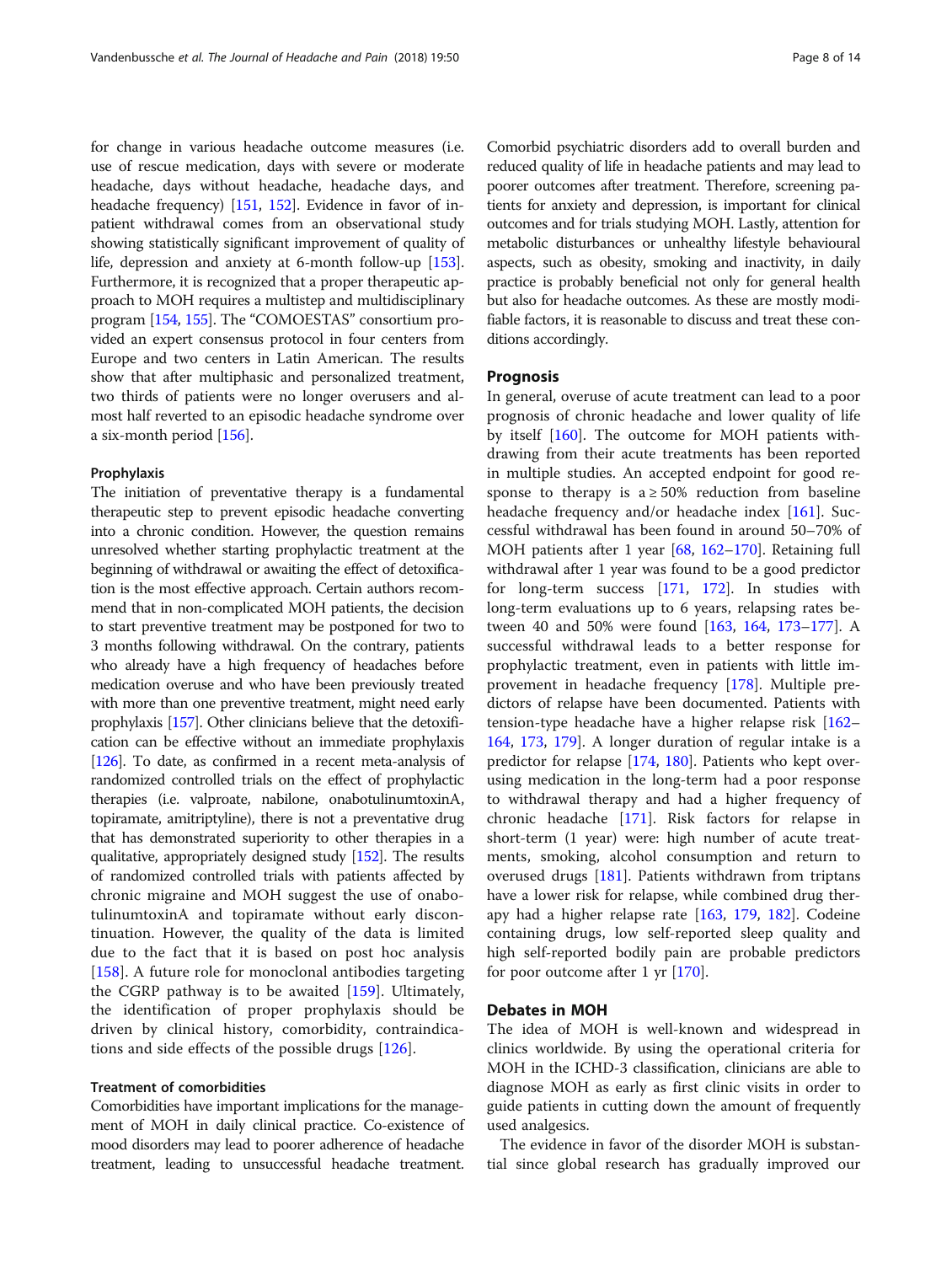knowledge on the complexity of the disorder. Consistent observations from population-based longitudinal studies by headache experts in expertise centers worldwide, have established the entity of MOH in a considerable amount of headache patients. Research on the pathophysiological mechanisms is steadily unravelling the different processes involved with analgesic overuse in headache syndromes. Agreement in findings from imaging studies for entity-specific alterations in the brain have been published, although the amount of data is still limited and needs further research [[86,](#page-11-0) [87](#page-11-0)]. Furthermore, the results from neuroimaging suggest that neuroplasticity exists and that specific imaging findings can be predictive for the outcome after withdrawal. Lastly, the field of genetics in MOH is in development, reaching out to a more personalized approach for MOH [\[159](#page-13-0)].

However, it is important to raise awareness on the current limitations to the state of literature on MOH. Questions need to be put forward on how to analyse the phenomenon of deteriorating headaches with the use of analgesics. Mostly, the disorder is seen in patients with pre-existing headache disorders and therefore analysing it as a complication to these conditions is reasonable. Given the potential for the onset of chronic headache after regular intake of analgesics for other medical conditions, MOH can be conceptualized as a secondary headache disorder. But reminding ourselves to patients who experience increasing headache severity and frequency without drug overuse, the overuse of analgesics can be seen as a mere epiphenomenon to the primary headache disorder, a cycling disorder with good and bad phases, for which treatment of the headache syndrome without detoxification is required [[155,](#page-13-0) [183\]](#page-13-0). The scientific community has not yet come to the end of this discussion. The lack of robust evidence from high-quality, well-designed and large randomized controlled clinical trials on MOH is important in this analysis [\[184](#page-13-0)]. Withdrawal studies over the years have delivered evidence of moderate quality, mostly due to the lack of control groups, lack of randomization, difficulties in adequate blinding and often high dropout rates [[158,](#page-13-0) [184](#page-13-0)]. Furthermore, evidence in favour of starting prophylactic treatment in MOH comes from post-hoc analysis without adequate power [\[134](#page-12-0), [158\]](#page-13-0). One of the most critical aspects of MOH treatment concerns discontinuation of the symptomatic medication. This concept is installed by using observational data and specialist consensus, not on solid level of evidence from large and well powered randomized, blinded trials [\[137](#page-12-0), [139](#page-12-0)]. Because of the huge burden of disease for patients, larger and high-quality interventional trials on the efficacy of treatments are needed [\[158](#page-13-0), [184](#page-13-0)]. This is complicated by a significant limitation. For an individual patient, the existence of MOH can neither be proven nor invalidated due to the lack of pathognomonic clinical aspects or a clinical useful biomarker, and therefore studies will still rely on consensus criteria.

The diagnostic criteria for MOH in the international classification remain fuel for debate, even after three editions and multiple decades. The discussion whether MOH has a rightful place in the classification as a secondary headache disorder is interesting and relevant. The current ICHD-3 criteria do not denominate MOH to be a 'transformed' version of a primary headache disorder, but instead describe a concurrent medical problem occurring with an underlying headache disorder. The diagnosis is neither a definitive claim on the cause of a progressive headache disorder either. It has a more moderate approach to the occurrence of medication overuse than previous clinical criteria. Furthermore, the current classification uses clinical features that do not touch upon on the underlying neurobiological processes and has rigid elements such as the cut-off of 15 days per month. These elements may need to be revisited when new evidence becomes available in the future [\[23](#page-10-0)].

Finally, different authors discussed the previous, current and possible future terminology used in the field of MOH. In terms of semantics, the term "medication-overuse headache" was challenged by Solomon et al. in 2011 [[185](#page-13-0)]. MOH has a potential stigmatizing and (self-) blaming message to patients that can put pressure on a good patient-physician relationship. Appellations as "iatrogenic headache" and "medication-overtreatment headache" have a potential to lay blame on healthcare providers [[184](#page-13-0)]. On the other hand, terminology such as "medication misuse headache", "medication abuse headache", "drug abuse headache" also carry a clue of leaving patients responsible for the development of the situation. Hence Solomon et al analyzed possible mechanism-based definitions, for instance "medication-induced headache", "feed-forward headache", "drug-transformed (or amplified) headache" and suggested implicating the term "medication-adaptation headache" as the most appropriate [[185\]](#page-13-0).

To summarize, after analyzing the literature on MOH, it is our understanding that for clinicians in daily practice, the evaluation of the frequency and quantity of use of analgesics in patients with headache syndromes is a key component of medical assessment in headache disorders. Side effects of analgesic overuse must be actively evaluated and treated accordingly. However, MOH is not to be diagnosed rapidly without further intellectual perseverance, since a false-positive diagnosis of MOH can lead to misdiagnosis. Other secondary causes of headache may lead to headache progression in conjunction with medication overuse. We therefore state that a critical appraisal of the entity of MOH is required in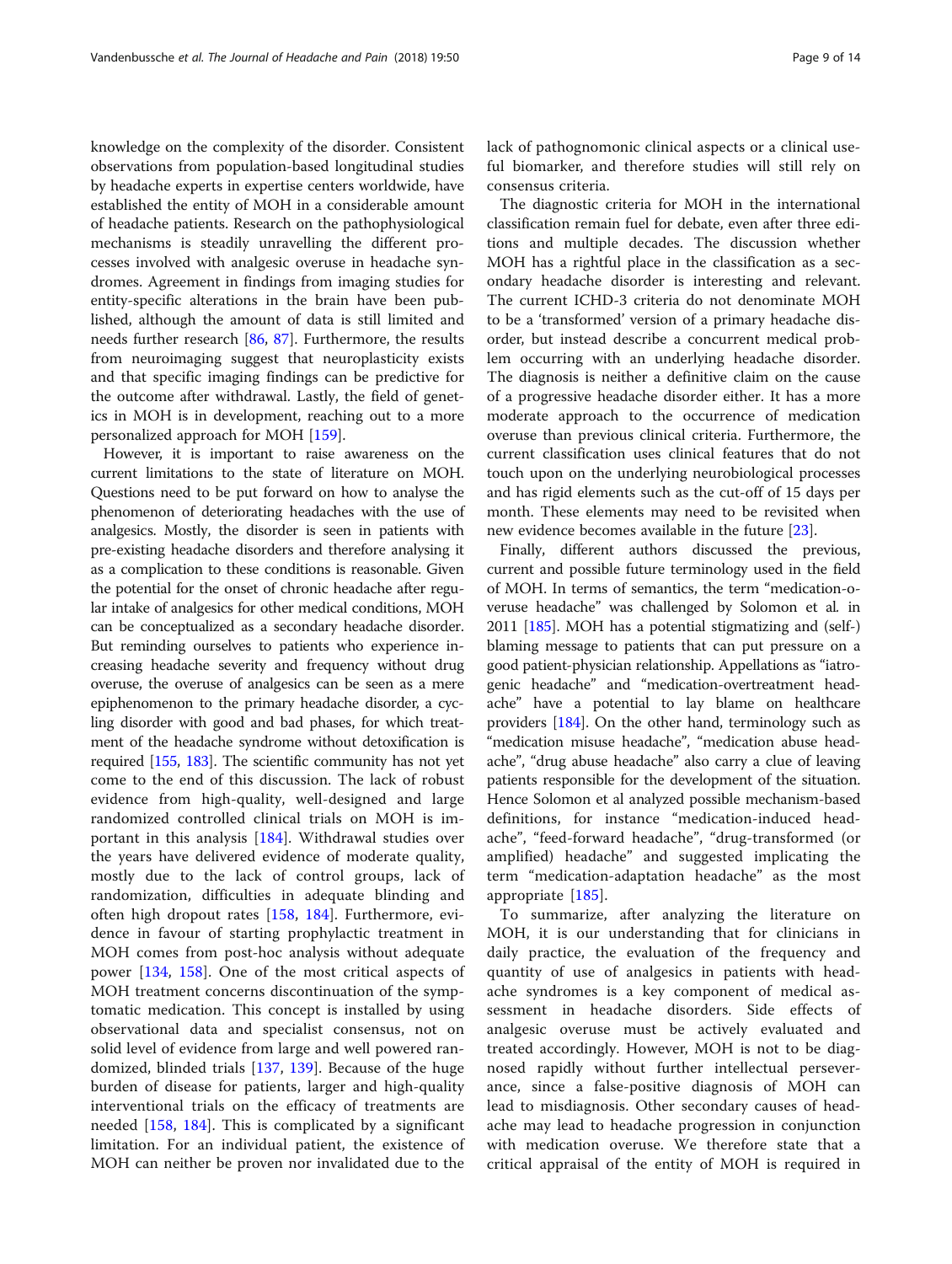<span id="page-9-0"></span>every individual patient. A thorough clinical approach with exact history taking to detect temporal relationships, and clinical examination focused on neurological deficits, remain the foremost necessary assets for clinicians in the absence of accurate technical tools.

## Conclusion

Research in MOH is moving forward and is discovering the mechanisms underlying headache progression and medication overuse. Whether MOH is a definitive distinct entity, a complication in the pathophysiology of primary headache disorders or an epiphenomenon in the natural course of headache disorders is still up for debate. Since methodology is improving and world-wide collaborative efforts are being established, it is clear that high-quality research will help us to resolve multiple questions stated above. Ultimately, by making scientific progress, we are hopeful that new evidence will help clinicians to make the right choices for patients suffering highly disabling headaches and comorbidities.

#### Abbreviations

5HT-2A: Serotonin 2A; BIMOH: Brief Intervention for Medication-Overuse Headache; CGRP: Calcitonin-gene related peptide; CM: Chronic migraine; CSD: Cortical spreading depression; CTTH: Chronic tension-type headache; EM: Episodic migraine; FDG-PET: [18F] fluorodeoxyglucose-Positron emission tomography; GBD: Global Burden of Disease; GP: General practitioner; HADS: Hospital Anxiety and Depression Scale; ICHD: International Classification of Headache Disorders; ICHD-2: Second Edition of the International Classification of Headache Disorders; ICHD-3: Third Edition of the International Classification of Headache Disorders; MOH: Medication-overuse headache; NSAID: Non-steroidal anti-inflammatory drug; OCD: Obsessive-compulsive disorder; OFC: Orbitofrontal cortex; OR: Odds ratio; PAG: Periaqueductal gray; RR: Relative risk; SAMOHA: Sodium Valproate in Medication Overuse Headache Treatment; VMPFC: Ventromedial prefrontal cortex

#### Acknowledgements

The European Headache Federation and the Department of Clinical and Molecular Medicine, Sapienza University of Rome, are gratefully acknowledged for supporting this work.

#### Funding

This work was supported and funded by the European Headache Federation – School of Advanced Studies.

#### Authors' contributions

KP and ZK conceived the review. All authors designed the review, drafted the manuscript and revised it for intellectual content. All authors read and approved the final manuscript.

#### Authors' information

Nicolas Vandenbussche, Domenico Laterza, Marco Lisicki, Joseph Lloyd, Chiara Lupi, Hannes Tischler, Kati Toom, Fenne Vandervorst and Simone Quintana are Junior Fellows of EHF-SAS. Koen Paemeleire and Zaza Katsarava are Senior Fellows of EHF-SAS.

#### Ethics approval and consent to participate

Not applicable.

#### Consent for publication

Not applicable.

## Competing interests

NV has received travel and educational grants from Allergan.

KP has received personal compensation from Allergan, Almirall, Amgen/ Novartis, Autonomic Technologies Inc., Coherex, Janssen-Cilag, Lilly, Medtronic, Pfizer, Sandoz, Sanofi, St Jude Medical and Teva for consulting, serving on a scientific advisory board and/or speaking. ZK has received honoraria from Novartis, Allergan, MSD, Lilly, TEVA.

#### Publisher's Note

Springer Nature remains neutral with regard to jurisdictional claims in published maps and institutional affiliations.

#### Author details

<sup>1</sup>Headache Group, Department of Basic and Clinical Neuroscience, King's College London, and NIHR-Wellcome Trust King's Clinical Research Facility, King's College Hospital, Denmark Hill, London SE5 9PJ, UK. <sup>2</sup>Department of Neuroscience, St. Agostino Estense Hospital, University of Modena and Reggio Emilia, via P. Giardini 1355, 41100 Modena, Italy. <sup>3</sup>Headache Research Unit, Université de Liège, Liège, Belgium. <sup>4</sup>Headache Research-Wolfson CARD King's College London, London, UK.<sup>5</sup> Headache Centre, Careggi University Hospital, Health Sciences Department, University of Florence, Viale Pieraccini 6, 50139 Florence, Italy. <sup>6</sup>Department of Neurology, Medical University Innsbruck, Innsbruck, Austria. <sup>7</sup> Department of Neurology, Tartu University Clinics, Tartu, Estonia. <sup>8</sup>Estonian Headache Society, Tartu, Estonia. Clinics, Tartu, Estonia. <sup>8</sup>Estonian Headache Society, Tartu, Estonia.<br><sup>9</sup>Department Neurology, UZ Brussel, Jette, Belgium. <sup>10</sup>Headache Center, Department of Medicine and Surgery, University of Parma, Parma, Italy. <sup>11</sup>Department of Neurology, Ghent University Hospital, Corneel Heymanslaan 10, B-9000 Ghent, Belgium. 12Evangelical Hospital Unna and University of Duisburg-Essen, Duisburg, Germany.

## Received: 15 April 2018 Accepted: 13 June 2018 Published online: 13 July 2018

#### References

- 1. Diener HC, Holle D, Solbach K, Gaul C (2016) Medication-overuse headache: risk factors, pathophysiology and management. Nat Rev Neurol 12:575–583. <https://doi.org/10.1038/nrneurol.2016.124>
- 2. Evers S, Marziniak M (2010) Clinical features, pathophysiology, and treatment of medication-overuse headache. Lancet Neurol 9:391–401. [https://doi.org/10.1016/S1474-4422\(10\)70008-9](https://doi.org/10.1016/S1474-4422(10)70008-9)
- 3. Boes CJ, Capobianco DJ (2005) Chronic migraine and medication-overuse headache through the ages. Cephalalgia 25:378–390. [https://doi.org/10.](https://doi.org/10.1111/j.1468-2982.2005.00868.x) [1111/j.1468-2982.2005.00868.x](https://doi.org/10.1111/j.1468-2982.2005.00868.x)
- 4. Lennox W (1934) The use of ergotamine tartrate in migraine. N Engl J Med 210:1061–1065
- 5. Silfverskiöld B (1947) Gynergen abuse in cases of migraine. Acta Psychi Search results. Acta Psychiatr Neurol 46:281–285
- 6. Graham JR (1955) Treatment of migraine. N Engl J Med 253:726–730; contd. <https://doi.org/10.1056/NEJM195510272531705>
- 7. Lippman CW (1955) Characteristic headache resulting from prolonged use of ergot derivatives. J Nerv Ment Dis 121:270–273
- 8. Friedman AP, Von Storch TJ (1955) Ergotamine tolerance in patients with migraine. J Am Med Assoc 157:881–884
- 9. Peters GA, Horton BT (1951) Headache: with special reference to the excessive use of ergotamine preparations and withdrawal effects. Proc Staff Meet Mayo Clin 26:153–161
- 10. Horton B, Peters G (1963) Clinical manifestations of excessive use of ergotamine preparations and Management of Withdrawal Effect: report of 52 cases. Headache J Head Face Pain 2:214–229. [https://doi.org/10.1111/j.](https://doi.org/10.1111/j.1526-4610.1963.hed0204214.x) [1526-4610.1963.hed0204214.x](https://doi.org/10.1111/j.1526-4610.1963.hed0204214.x)
- 11. Wörz R, Baar H, Draf W et al (1975) Headache and dependence on mixed analgesic preparations. MMW Munch Med Wochenschr 117:457–462
- 12. Worz R (1980) Abuse and paradoxical effects of analgesic drug mixtures. Br J Clin Pharmacol 10:391S–393S. [https://doi.org/10.1111/j.1365-2125.1980.](https://doi.org/10.1111/j.1365-2125.1980.tb01828.x) [tb01828.x](https://doi.org/10.1111/j.1365-2125.1980.tb01828.x)
- 13. Mathew NT, Stubits E, Nigam MP (1982) Transformation of episodic migraine into daily headache: analysis of factors. Headache J Head Face Pain 22:66–68. <https://doi.org/10.1111/j.1526-4610.1982.hed2202066.x>
- 14. Mathew NT, Reuveni U, Perez F (1987) Transformed or Evolutive migraine. Headache J Head Face Pain 27:102–106. [https://doi.org/10.1111/j.1526-4610.](https://doi.org/10.1111/j.1526-4610.1987.hed2702102.x) [1987.hed2702102.x](https://doi.org/10.1111/j.1526-4610.1987.hed2702102.x)
- 15. Headache Classification Committee of the International Headache Society (1988) Classification and diagnostic criteria for headache disorders, cranial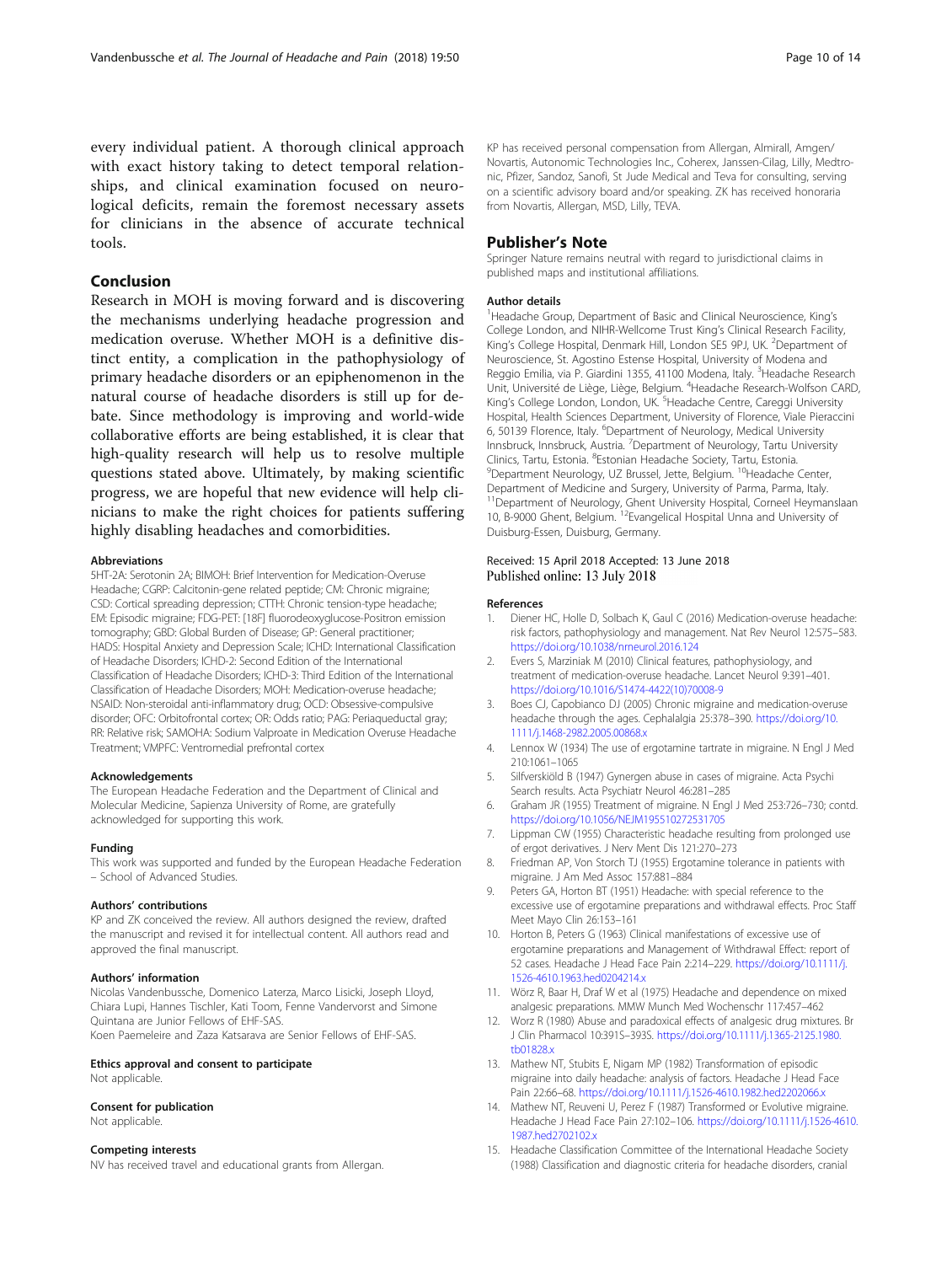<span id="page-10-0"></span>neuralgias and facial pain. Headache classification Committee of the International Headache Society. Cephalalgia 8(Suppl 7):1–96

- 16. Kaube H, May A, Pfaffenrath V (1994) Sumatriptan. BMJ 308:1573–1574 17. Limmroth V, Kazarawa Z, Fritsche G, Diener HC (1999) Headache after frequent use of serotonin agonists zolmitriptan and naratriptan. Lancet 353: 378. [https://doi.org/10.1016/S0140-6736\(05\)74950-3](https://doi.org/10.1016/S0140-6736(05)74950-3)
- 18. Limmroth V, Katsarava Z, Fritsche G et al (2002) Features of medication overuse headache following overuse of different acute headache drugs. Neurology 59:1011–1014. <https://doi.org/10.1212/WNL.59.7.1011>
- 19. Silberstein SD, Lipton RB, Solomon S, Mathew NT (1994) Classification of daily and near-daily headaches: proposed revisions to the IHS criteria. Headache 34:1–7
- 20. Headache Classification Subcommittee of the International Headache Society (2004) The international classification of headache disorders: 2nd edition. Cephalalgia 24(Suppl 1):9–160
- 21. Olesen J, Bousser MG, Diener HC et al (2006) New appendix criteria open for a broader concept of chronic migraine. Cephalalgia 26:742–746. [https://](https://doi.org/10.1111/j.1468-2982.2006.01172.x) [doi.org/10.1111/j.1468-2982.2006.01172.x](https://doi.org/10.1111/j.1468-2982.2006.01172.x)
- 22. Headache Classification Committee of the International Headache Society (2018) Headache classification Committee of the International Headache Society (IHS) the international classification of headache disorders, 3rd edition. Cephalalgia 38:1–211. [https://doi.org/10.1177/](https://doi.org/10.1177/0333102417738202) [0333102417738202](https://doi.org/10.1177/0333102417738202)
- 23. Manzoni G, Torelli P (2015) Chronic headaches: a clinician's experience of ICHD3 beta. Neurol Sci 36:51–55. <https://doi.org/10.1007/s10072>
- 24. Tepper S (2012) Medication-overuse headache (MOH). Contin Lifelong Learn Neurol 18:807–822. [https://doi.org/10.1007/978-3-319-19911-5\\_19](https://doi.org/10.1007/978-3-319-19911-5_19)
- 25. Scher AI, Lipton RB, Stewart WF, Bigal M (2010) Patterns of medication use by chronic and episodic headache sufferers in the general population: results from the frequent headache epidemiology study. Cephalalgia 30: 321–328. <https://doi.org/10.1111/j.1468-2982.2009.01913.x>
- 26. Bigal ME, Lipton RB (2008) Excessive acute migraine medication use and migraine progression. Neurology 71:1821–1828. [https://doi.org/10.1212/01.](https://doi.org/10.1212/01.wnl.0000335946.53860.1d) [wnl.0000335946.53860.1d](https://doi.org/10.1212/01.wnl.0000335946.53860.1d)
- 27. Katsarava Z, Schneeweiss S, Kurth T et al (2004) Incidence and predictors for chronicity of headache in patients with episodic migraine. Neurology 62: 788–790. <https://doi.org/10.1212/01.WNL.0000113747.18760.D2>
- 28. Westergaard ML, Hansen EH, Glümer C et al (2014) Definitions of medication-overuse headache in population-based studies and their implications on prevalence estimates: a systematic review. Cephalalgia 34: 409–425. <https://doi.org/10.1177/0333102413512033>
- 29. Ayzenberg I, Katsarava Z, Sborowski A et al (2012) The prevalence of primary headache disorders in Russia: a countrywide survey. Cephalalgia 32: 373–381. <https://doi.org/10.1177/0333102412438977>
- 30. Park J-W, Moon H-S, Kim J-M et al (2014) Chronic daily headache in Korea: prevalence, clinical characteristics, medical consultation and management. J Clin Neurol 10:236. <https://doi.org/10.3988/jcn.2014.10.3.236>
- 31. Yu S, Liu R, Zhao G et al (2012) The prevalence and burden of primary headaches in China: a population-based door-to-door survey. Headache 52: 582–591. <https://doi.org/10.1111/j.1526-4610.2011.02061.x>
- 32. Zebenigus M, Tekle-Haimanot R, Worku DK et al (2016) The prevalence of primary headache disorders in Ethiopia. J Headache Pain 17:110. [https://doi.](https://doi.org/10.1186/s10194-016-0704-z) [org/10.1186/s10194-016-0704-z](https://doi.org/10.1186/s10194-016-0704-z)
- 33. Mbewe E, Zairemthiama P, Yeh H-H et al (2015) The epidemiology of primary headache disorders in Zambia: a population-based door-to-door survey. J Headache Pain 16:515. <https://doi.org/10.1186/s10194-015-0515-7>
- 34. Da Silva A, Costa EC, Gomes JB et al (2010) Chronic headache and comorbibities: a two-phase, population-based, cross-sectional study. Headache 50:1306–1312. <https://doi.org/10.1111/j.1526-4610.2010.01620.x>
- 35. Westergaard ML, Munksgaard SB, Bendtsen L, Jensen RH (2016) Medicationoveruse headache: a perspective review. Ther Adv Drug Saf 7:147–158. <https://doi.org/10.1177/2042098616653390>
- 36. Kristoffersen ES, Lundqvist C (2014) Medication-overuse headache: epidemiology, diagnosis and treatment. Ther Adv Drug Saf 5:87–99. [https://](https://doi.org/10.1177/2042098614522683) [doi.org/10.1177/2042098614522683](https://doi.org/10.1177/2042098614522683)
- 37. Global Burden of Disease Study 2013 Collaborators (2015) Global, regional, and national incidence, prevalence, and years lived with disability for 301 acute and chronic diseases and injuries in 188 countries, 1990?2013: a systematic analysis for the Global Burden of Disease Study 2013. Lancet 386:743–800. [https://doi.](https://doi.org/10.1016/S0140) [org/10.1016/S0140](https://doi.org/10.1016/S0140)
- 38. Cheung V, Amoozegar F, Dilli E (2015) Medication overuse headache. Curr Neurol Neurosci Rep 15:509. <https://doi.org/10.1007/s11910-014-0509-x>
- 39. Munksgaard SB, Jensen RH (2014) Medication overuse headache. Headache 54:1251–1257. <https://doi.org/10.1111/head.12408>
- 40. Irimia P, Palma JA, Fernandez-Torron R, Martinez-Vila E (2011) Refractory migraine in a headache clinic population. BMC Neurol 11(1):94. [https://doi.](https://doi.org/10.1186/1471-2377-11-94) [org/10.1186/1471-2377-11-94](https://doi.org/10.1186/1471-2377-11-94)
- 41. Wang S-J, Fuh J-L, Liu C-Y et al (2000) Chronic daily headache in Chinese elderly: prevalence, risk factors, and biannual follow-up. Neurology 54:314– 319. <https://doi.org/10.1212/WNL.54.2.314>
- 42. Straube A, Pfaffenrath V, Ladwig KH et al (2010) Prevalence of chronic migraine and medication overuse headache in Germany - the German DMKG headache study. Cephalalgia 30:207–213. [https://doi.org/10.1111/j.](https://doi.org/10.1111/j.1468-2982.2009.01906.x) [1468-2982.2009.01906.x](https://doi.org/10.1111/j.1468-2982.2009.01906.x)
- 43. Jonsson P, Hedenrud T, Linde M (2011) Epidemiology of medication overuse headache in the general Swedish population. Cephalalgia 31:1015– 1022. <https://doi.org/10.1177/0333102411410082>
- 44. Gelfand AA, Goadsby PJ (2014) Medication overuse in children and adolescents. Curr Pain Headache Rep 18:428. [https://doi.org/10.1016/j.](https://doi.org/10.1016/j.neuron.2009.10.017.A) [neuron.2009.10.017.A](https://doi.org/10.1016/j.neuron.2009.10.017.A)
- 45. Lipton RB, Manack A, Ricci JA et al (2011) Prevalence and burden of chronic migraine in adolescents: results of the chronic daily headache in adolescents study (C-dAS). Headache 51:693–706. [https://doi.org/10.1111/j.](https://doi.org/10.1111/j.1526-4610.2011.01885.x) [1526-4610.2011.01885.x](https://doi.org/10.1111/j.1526-4610.2011.01885.x)
- 46. Wiendels NJ, van der Geest MCM, Neven MSAK et al (2005) Chronic daily headache in children and adolescents. Headache J Head Face Pain 45:678– 683. <https://doi.org/10.1111/j.1526-4610.2005.05137.x>
- 47. Maffioletti E, Ferro F, Pucci E et al (2015) P035. Headache prevalence and disability among Italian adolescents aged 11-15 years: a population crosssectional study. J Headache Pain 16:A148. [https://doi.org/10.1186/1129-](https://doi.org/10.1186/1129-2377-16-S1-A148) [2377-16-S1-A148](https://doi.org/10.1186/1129-2377-16-S1-A148)
- 48. Wang S-J, Fuh J-L, Lu S-R, Juang K-D (2006) Chronic daily headache in adolescents. Neurology 66:193–197. [https://doi.org/10.1212/WNL.](https://doi.org/10.1212/WNL.0b013e3181d2b185) [0b013e3181d2b185](https://doi.org/10.1212/WNL.0b013e3181d2b185)
- 49. Krogh AB, Larsson B, Linde M (2015) Prevalence and disability of headache among Norwegian adolescents: a cross-sectional school-based study. Cephalalgia 35:1181–1191. <https://doi.org/10.1177/0333102415573512>
- 50. Moore AJ, Shevell M (2004) Chronic daily headaches in pediatric neurology practice. J Child Neurol 19:925–929
- 51. Prencipe M, Casini AR, Ferretti C et al (2001) Prevalence of headache in an elderly population: attack frequency, disability, and use of medication. J Neurol Neurosurg Psychiatry 70:377–381. <https://doi.org/10.1136/jnnp.70.3.377>
- 52. de Rijk P, Resseguier N, Donnet A (2017) Headache characteristics and clinical features of elderly migraine patients. Headache J Head Face Pain 58(4):525–533. <https://doi.org/10.1111/head.13247>
- 53. Westergaard ML, Glumer C, Hansen EH, Jensen RH (2014) Prevalence of chronic headache with and without medication overuse: associations with socioeconomic position and physical and mental health status. Pain 155: 2005–2013. <https://doi.org/10.1016/j.pain.2014.07.002>
- 54. Linde M, Gustavsson A, Stovner LJ et al (2012) The cost of headache disorders in Europe: the Eurolight project. Eur J Neurol 19:703–711. [https://](https://doi.org/10.1111/j.1468-1331.2011.03612.x) [doi.org/10.1111/j.1468-1331.2011.03612.x](https://doi.org/10.1111/j.1468-1331.2011.03612.x)
- 55. Steiner TJ (2005) Lifting the burden: the global campaign to reduce the burden of headache worldwide. J Headache Pain 6:373–377. [https://doi.org/](https://doi.org/10.1007/s10194-005-0241-7) [10.1007/s10194-005-0241-7](https://doi.org/10.1007/s10194-005-0241-7)
- 56. Steiner TJ, Stovner LJ, Katsarava Z et al (2014) The impact of headache in Europe: principal results of the Eurolight project. J Headache Pain 15:1–11. <https://doi.org/10.1186/1129-2377-15-31>
- 57. Vos T, Abajobir AA, Abate KH et al (2017) Global, regional, and national incidence, prevalence, and years lived with disability for 328 diseases and injuries for 195 countries, 1990-2016: a systematic analysis for the global burden of disease study 2016. Lancet 390:1211–1259. [https://doi.org/10.](https://doi.org/10.1016/S0140-6736(17)32154-2) [1016/S0140-6736\(17\)32154-2](https://doi.org/10.1016/S0140-6736(17)32154-2)
- 58. Ashina S, Lyngberg A, Jensen RH (2010) Headache characteristics and chronification of migraine and tension-type headache: a population-based study. Cephalalgia 30:943–954. <https://doi.org/10.1177/0333102409357958>
- Thorlund K, Sun-Edelstein C, Druyts E et al (2016) Risk of medication overuse headache across classes of treatments for acute migraine. J Headache Pain 17(1):107. <https://doi.org/10.1186/s10194-016-0696-8>
- 60. Bigal ME, Serrano D, Buse D et al (2008) Acute migraine medications and evolution from episodic to chronic migraine: a longitudinal populationbased study. Headache 48:1157–1168. [https://doi.org/10.1111/j.1526-4610.](https://doi.org/10.1111/j.1526-4610.2008.01217.x) [2008.01217.x](https://doi.org/10.1111/j.1526-4610.2008.01217.x)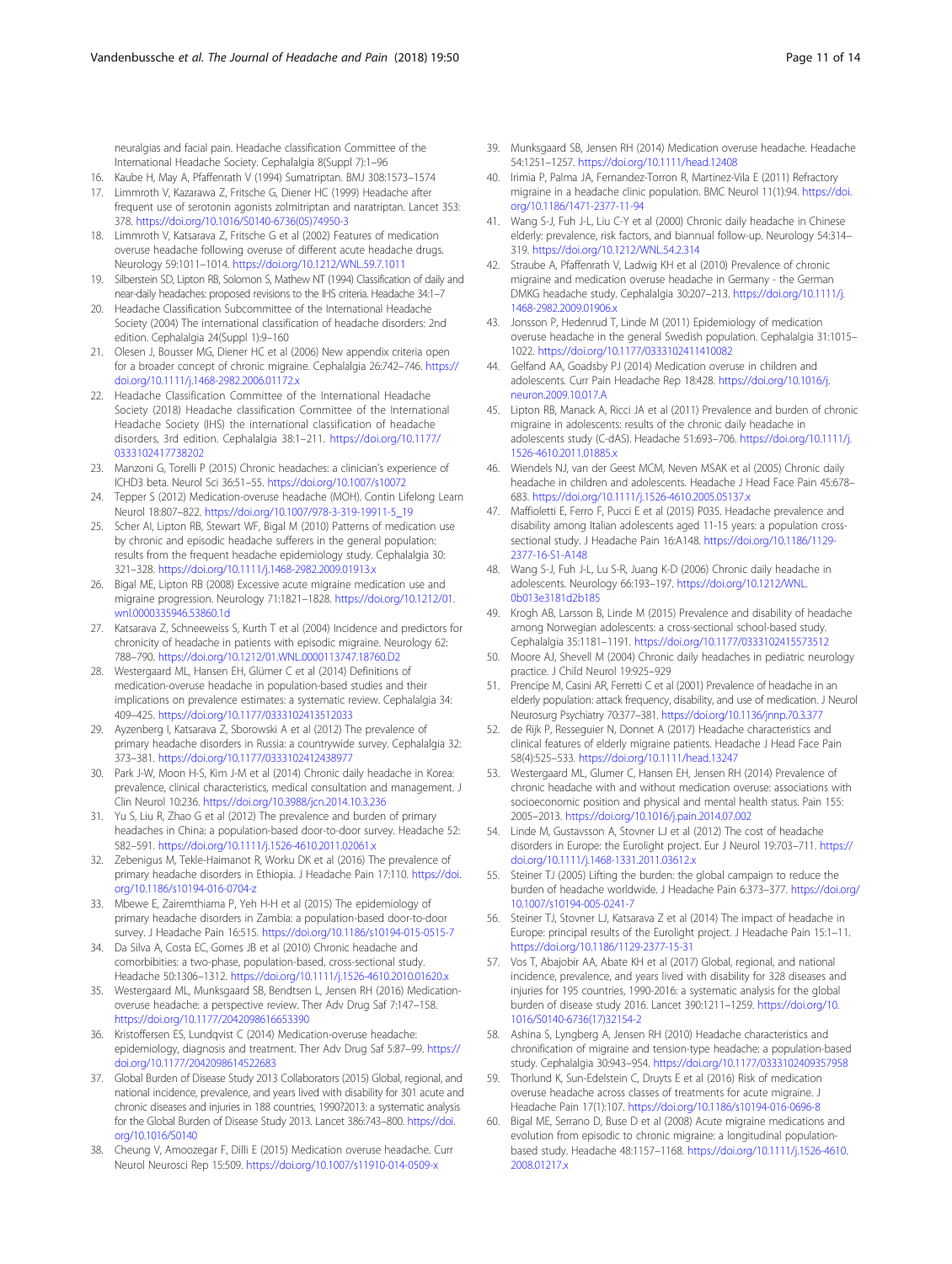- <span id="page-11-0"></span>61. Paemeleire K, Bahra A, Evers S et al (2006) Medication-overuse headache in patients with cluster headache. Neurology 67:109–113. [https://doi.org/10.](https://doi.org/10.1111/j.1468-2982.2008.01736.x) [1111/j.1468-2982.2008.01736.x](https://doi.org/10.1111/j.1468-2982.2008.01736.x)
- 62. Paemeleire K, Evers S, Goadsby PJ (2008) Medication overuse headache in patients with cluster headache. Curr Pain Headache Rep 12:122–127
- 63. Wilkinson SM, Becker WJ, Heine JA (2001) Opiate use to control bowel motility may induce chronic daily headache in patients with migraine. Headache 41:303–309. <https://doi.org/10.1046/j.1526-4610.2001.111006303.x>
- 64. Bahra A, Walsh M, Menon S, Goadsby PJ (2003) Does chronic daily headache arise de novo in association with regular use of analgesics? Headache 43:179–190. <https://doi.org/10.1046/j.1526-4610.2003.03041.x>
- 65. Hagen K, Albretsen C, Vilming ST et al (2011) A 4-year follow-up of patients with medication-overuse headache previously included in a randomized multicentre study. J Headache Pain 12:315–322. <https://doi.org/10.1007/s10194-010-0285-1>
- 66. Cevoli S, Sancisi E, Grimaldi D et al (2009) Family history for chronic headache and drug overuse as a risk factor for headache chronification. Headache 49:412–418. <https://doi.org/10.1111/j.1526-4610.2008.01257.x>
- 67. Bigal ME, Lipton RB (2007) The differential diagnosis of chronic daily headaches: an algorithm-based approach. J Headache Pain 8:263–272. <https://doi.org/10.1007/s10194-007-0418-3>
- 68. Baumgartner C, Wessely P, Bingöl C et al (1989) Longterm prognosis of analgesic withdrawal in patients with drug-induced headaches. Headache 29:510–514. <https://doi.org/10.1111/j.1526-4610.1989.hed2908510.x>
- 69. Hagen K, Linde M, Steiner TJ et al (2012) Risk factors for medication-overuse headache: an 11-year follow-up study. The Nord-Trøndelag health studies. Pain 153:56–61. <https://doi.org/10.1016/j.pain.2011.08.018>
- 70. Ashina S, Serrano D, Lipton RB et al (2012) Depression and risk of transformation of episodic to chronic migraine. J Headache Pain 13:615– 624. <https://doi.org/10.1007/s10194-012-0479-9>
- 71. Sarchielli P, Corbelli I, Messina P et al (2016) Psychopathological comorbidities in medication-overuse headache: a multicentre clinical study. Eur J Neurol 23:85–91. <https://doi.org/10.1111/ene.12794>
- 72. Kristoffersen ES, Straand J, Russell MB, Lundqvist C (2016) Disability, anxiety and depression in patients with medication-overuse headache in primary care - the BIMOH study. Eur J Neurol 23:28–35. <https://doi.org/10.1111/ene.12850>
- 73. Bendtsen L, Munksgaard SB, Tassorelli C et al (2014) Disability, anxiety and depression associated with medication-overuse headache can be considerably reduced by detoxification and prophylactic treatment. Results from a multicentre, multinational study (COMOESTAS project). Cephalalgia 34:426–433. <https://doi.org/10.1177/0333102413515338>
- 74. Lampl C, Thomas H, Tassorelli C et al (2016) Headache, depression and anxiety: associations in the Eurolight project. J Headache Pain 17(1):59. <https://doi.org/10.1186/s10194-016-0649-2>
- 75. Curone M, Tullo V, Mea E et al (2011) Psychopathological profile of patients with chronic migraine and medication overuse : study and findings in 50 cases. Neurol Sci 32:177–179. <https://doi.org/10.1007/s10072-011-0527-2>
- 76. Cupini LM, Murtas MD, Costa C et al (2009) Obsessive-compulsive disorder and migraine with medication-overuse headache: research submission. Headache 49:1005–1013. <https://doi.org/10.1111/j.1526-4610.2009.01457.x>
- 77. Radat F, Lanteri-Minet M (2010) What is the role of dependence-related behavior in medication-overuse headache? Headache 50:1597–1611. [https://](https://doi.org/10.1111/j.1526-4610.2010.01755.x) [doi.org/10.1111/j.1526-4610.2010.01755.x](https://doi.org/10.1111/j.1526-4610.2010.01755.x)
- 78. Galli F, Pozzi G, Frustaci A et al (2011) Differences in the personality profile of medication-overuse headache sufferers and drug addict patients: a comparative study using MMPI-2. Headache 51:1212–1227. [https://doi.org/](https://doi.org/10.1111/j.1526-4610.2011.01978.x) [10.1111/j.1526-4610.2011.01978.x](https://doi.org/10.1111/j.1526-4610.2011.01978.x)
- 79. Scher AI, Stewart WF, Ricci JA, Lipton RB (2003) Factors associated with the onset and remission of chronic daily headache in a population-based study. Pain 106:81–89. [https://doi.org/10.1016/S0304-3959\(03\)00293-8](https://doi.org/10.1016/S0304-3959(03)00293-8)
- 80. Bigal ME, Liberman JN, Lipton RB (2006) Obesity and migraine: a population study. Neurology 66:545–550. <https://doi.org/10.1212/01.wnl.0000197218.05284.82>
- 81. He Z, Dong L, Zhang Y et al (2015) Metabolic syndrome in female migraine patients is associated with medication overuse headache: a clinic-based study in China. Eur J Neurol 22:1228–1234. <https://doi.org/10.1111/ene.12732>
- 82. Westergaard ML, Glümer C, Hansen EH, Jensen RH (2016) Medication overuse, healthy lifestyle behaviour and stress in chronic headache: results from a population-based representative survey. Cephalalgia 36:15–28. <https://doi.org/10.1177/0333102415578430>
- 83. Hershey AD, Powers SW, Nelson TD et al (2009) Obesity in the pediatric headache population: a multicenter study. Headache J Head Face Pain 49: 170–177. <https://doi.org/10.1111/j.1526-4610.2008.01232.x>
- 84. Pakalnis A, Kring D (2012) Chronic daily headache, medication overuse, and obesity in children and adolescents. J Child Neurol 27:577–580. [https://doi.](https://doi.org/10.1177/0883073811420869) [org/10.1177/0883073811420869](https://doi.org/10.1177/0883073811420869)
- 85. Sancisi E, Cevoli S, Vignatelli L et al (2010) Increased prevalence of sleep disorders in chronic headache: a case-control study. Headache 50:1464– 1472. <https://doi.org/10.1111/j.1526-4610.2010.01711.x>
- Srikiatkhachorn A, le Grand SM, Supornsilpchai W, Storer RJ (2014) Pathophysiology of medication overuse headache-an update. Headache J Head Face Pain 54:204–210. <https://doi.org/10.1111/head.12224>
- 87. Schwedt TJ, Chong CD (2017) Medication overuse headache: pathophysiological insights from structural and functional brain MRI research. Headache J Head Face Pain 57(7):1173–1178. <https://doi.org/10.1111/head.13037>
- 88. Lai T, Wang S (2018) Neuroimaging findings in patients with medication overuse headache. Curr Pain Headache Rep 22:1. [https://doi.org/10.1007/](https://doi.org/10.1007/s11916-018-0661-0) [s11916-018-0661-0](https://doi.org/10.1007/s11916-018-0661-0)
- Supornsilpchai W, Maneesri Le Grand S, Srikiatkhachorn A (2010) Cortical hyperexcitability and mechanism of medication-overuse headache. Cephalalgia 30:1101–1109. <https://doi.org/10.1177/0333102409355600>
- 90. Green A, Gu P, De Felice M et al (2014) Increased susceptibility to cortical spreading depression in an animal model of medication-overuse headache. Cephalalgia 34:594–604. <https://doi.org/10.1016/j.smim.2015.08.001.Control>
- 91. Bongsebandhu-Phubhakdi S, Srikiatkhachorn A (2012) Pathophysiology of medication-overuse headache: implications from animal studies. Curr Pain Headache Rep 16:110–115. <https://doi.org/10.1007/s11916-011-0234-y>
- 92. Belanger S, Ma W, Chabot J-G, Quirion R (2002) Expression of calcitonin gene-related peptide, substance P and protein kinase C in cultured dorsal root ganglion neurons following chronic exposure to mu, delta and kappa opiates. Neuroscience 115:441–453. [https://doi.org/10.1016/S0306-](https://doi.org/10.1016/S0306-4522(02)00452-9) [4522\(02\)00452-9](https://doi.org/10.1016/S0306-4522(02)00452-9)
- 93. De Felice M, Ossipov MH, Wang R et al (2010) Triptan-induced enhancement of neuronal nitric oxide synthase in trigeminal ganglion dural afferents underlies increased responsiveness to potential migraine triggers. Brain 133:2475–2488. <https://doi.org/10.1093/brain/awq159>
- 94. Okada-Ogawa A, Porreca F, Meng ID (2009) Sustained morphine-induced sensitization and loss of diffuse noxious inhibitory controls (DNIC) in durasensitive medullary dorsal horn neurons. J Neurosci 29:15828–15835. [https://](https://doi.org/10.3174/ajnr.A1256.Functional) [doi.org/10.3174/ajnr.A1256.Functional](https://doi.org/10.3174/ajnr.A1256.Functional)
- 95. Wanasuntronwong A, Jansri U, Srikiatkhachorn A (2017) Neural hyperactivity in the amygdala induced by chronic treatment of rats with analgesics may elucidate the mechanisms underlying psychiatric comorbidities associated with medication-overuse headache. BMC Neurosci 18:1–12. [https://doi.org/](https://doi.org/10.1186/s12868-016-0326-z) [10.1186/s12868-016-0326-z](https://doi.org/10.1186/s12868-016-0326-z)
- 96. Srikiatkhachorn A, Tarasub N, Govitrapong P (2000) Effect of chronic analgesic exposure on the central serotonin system: a possible mechanism of analgesic abuse headache. Headache 40:343–350. [https://doi.org/10.](https://doi.org/10.1046/j.1526-4610.2000.00052.x) [1046/j.1526-4610.2000.00052.x](https://doi.org/10.1046/j.1526-4610.2000.00052.x)
- 97. Tohyama Y, Yamane F, Merid MF, Diksic M (2001) Effects of selective 5-HT1A receptor antagonists on regional serotonin synthesis in the rat brain: an autoradiographic study with alpha-[14C] methyl-L-tryptophan. Eur Neuropsychopharmacol 11:193–202
- 98. Dobson CF, Tohyama Y, Diksic M, Hamel E (2004) Effects of acute or chronic administration of anti-migraine drugs sumatriptan and zolmitriptan on serotonin synthesis in the rat brain. Cephalalgia 24:2–11. [https://doi.org/10.](https://doi.org/10.1111/j.1468-2982.2004.00647.x) [1111/j.1468-2982.2004.00647.x](https://doi.org/10.1111/j.1468-2982.2004.00647.x)
- 99. Srikiatkhachorn A, Anthony M (1996) Platelet serotonin in patients with analgesic-induced headache. Cephalalgia 16:423–426. [https://doi.org/10.](https://doi.org/10.1046/j.1468-2982.1996.1606423.x) [1046/j.1468-2982.1996.1606423.x](https://doi.org/10.1046/j.1468-2982.1996.1606423.x)
- 100. Cargnin S, Viana M, Sances G et al (2017) A systematic review and critical appraisal of gene polymorphism association studies in medication-overuse headache. Cephalalgia 0:1–13. <https://doi.org/10.1177/0333102417728244>
- 101. Pisanu C, Caproni S, Congiu D et al (2015) HDAC3 role in medication consumption in medication overuse headache patients: a pilot study. Hum Genomics 9:30. <https://doi.org/10.1186/s40246-015-0051-1>
- 102. Terrazzino S, Sances G, Balsamo F et al (2010) Role of 2 common variants of 5HT2A gene in medication overuse headache. Headache 50:1587–1596. <https://doi.org/10.1111/j.1526-4610.2010.01757.x>
- 103. Di Lorenzo C, Sances G, Di Lorenzo G et al (2007) The wolframin His611Arg polymorphism influences medication overuse headache. Neurosci Lett 424: 179–184. <https://doi.org/10.1016/j.neulet.2007.07.037>
- 104. Cargnin S, Viana M, Ghiotto N et al (2014) Functional polymorphisms in COMT and SLC6A4 genes influence the prognosis of patients with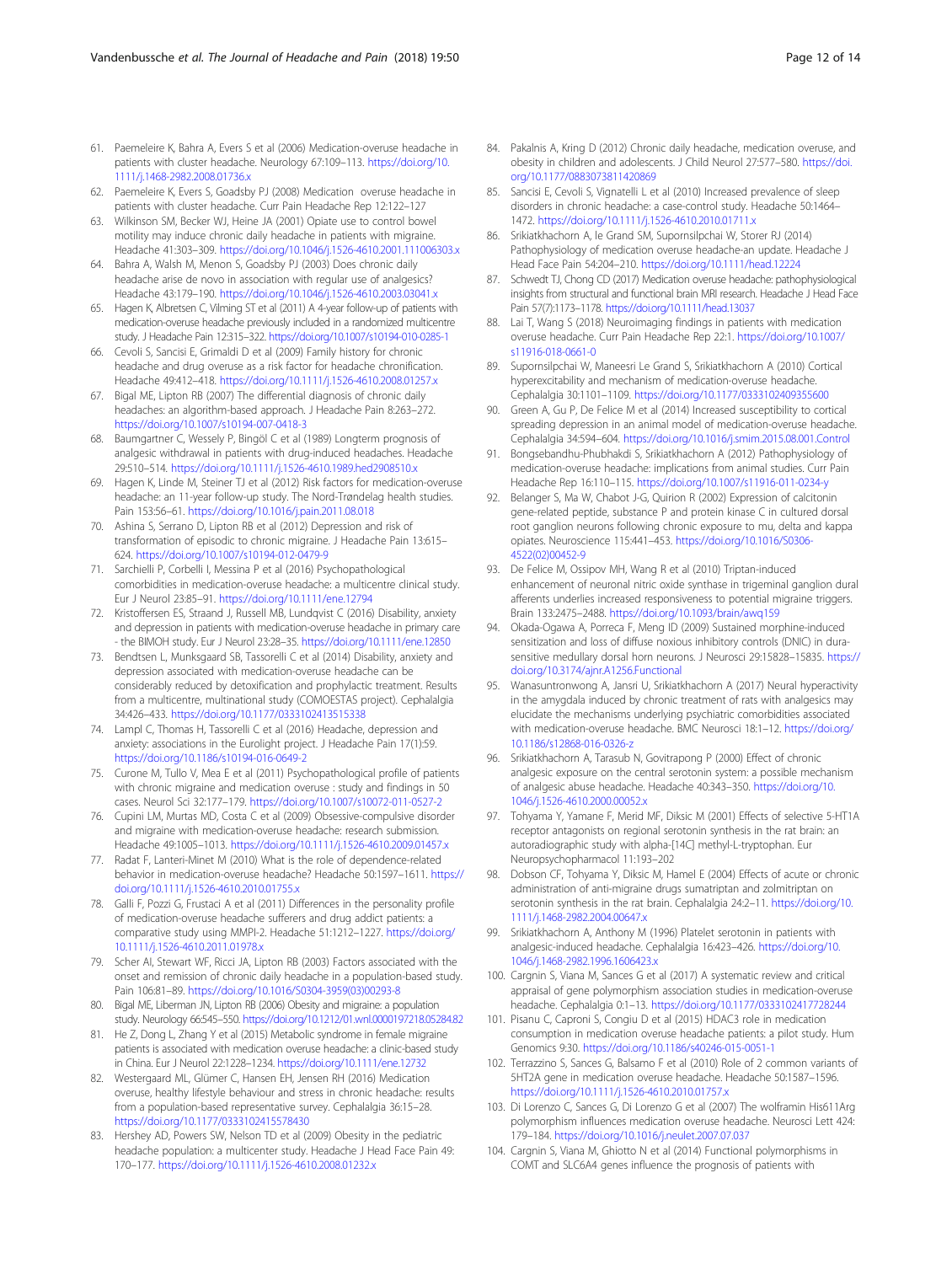<span id="page-12-0"></span>medication overuse headache after withdrawal therapy. Eur J Neurol 21: 989–995. <https://doi.org/10.1111/ene.12424>

- 105. Cevoli S, Mochi M, Scapoli C et al (2006) A genetic association study of dopamine metabolism-related genes and chronic headache with drug abuse. Eur J Neurol 13:1009–1013. [https://doi.org/10.1111/j.1468-1331.2006.](https://doi.org/10.1111/j.1468-1331.2006.01415.x) [01415.x](https://doi.org/10.1111/j.1468-1331.2006.01415.x)
- 106. Di Lorenzo C, Di Lorenzo G, Sances G et al (2009) Drug consumption in medication overuse headache is influenced by brain-derived neurotrophic factor Val66Met polymorphism. J Headache Pain 10:349–355. [https://doi.](https://doi.org/10.1007/s10194-009-0136-0) [org/10.1007/s10194-009-0136-0](https://doi.org/10.1007/s10194-009-0136-0)
- 107. Di Lorenzo C, Coppola G, Currà A et al (2012) Cortical response to somatosensory stimulation in medication overuse headache patients is influenced by angiotensin converting enzyme (ACE) I/D genetic polymorphism. Cephalalgia 32:1189–1197. [https://doi.org/10.1177/](https://doi.org/10.1177/0333102412461890) [0333102412461890](https://doi.org/10.1177/0333102412461890)
- 108. Woolf CJ (2012) Central sensitization: implications for the diagnosis and treatment of pain. Pain 152:1–31. [https://doi.org/10.1016/j.pain.2010.09.030.](https://doi.org/10.1016/j.pain.2010.09.030.Central) [Central](https://doi.org/10.1016/j.pain.2010.09.030.Central)
- 109. Coppola G, Curra A, Di Lorenzo C et al (2010) Abnormal cortical responses to somatosensory stimulation in medication-overuse headache. BMC Neurol 10:126. <https://doi.org/10.1186/1471-2377-10-126>
- 110. Curra A, Coppola G, Gorini M et al (2011) Drug-induced changes in cortical inhibition in medication overuse headache. Cephalalgia an Int jounal headache 31:1282–1290. <https://doi.org/10.1177/0333102411415877>
- 111. Munksgaard SB, Bendtsen L, Jensen RH (2013) Modulation of central sensitisation by detoxification in MOH: results of a 12-month detoxification study. Cephalalgia 33:444–453. <https://doi.org/10.1177/0333102412475235>
- 112. Riederer F, Marti M, Luechinger R et al (2012) Grey matter changes associated with medication-overuse headache: correlations with disease related disability and anxiety. World J Biol Psychiatry 13:517–525. [https://doi.](https://doi.org/10.3109/15622975.2012.665175) [org/10.3109/15622975.2012.665175](https://doi.org/10.3109/15622975.2012.665175)
- 113. Michels L, Christidi F, Steiger VR et al (2017) Pain modulation is affected differently in medication-overuse headache and chronic myofascial pain - a multimodal MRI study. Cephalalgia 37:764–779. [https://doi.org/10.1177/](https://doi.org/10.1177/0333102416652625) [0333102416652625](https://doi.org/10.1177/0333102416652625)
- 114. Schmidt-Wilcke T, Leinisch E, Straube A et al (2005) Gray matter decrease in patients with chronic tension type headache. Neurology 65:1483–1486. <https://doi.org/10.1212/01.wnl.0000183067.94400.80>
- 115. Chanraud S, Di Scala G, Dilharreguy B et al (2014) Brain functional connectivity and morphology changes in medication-overuse headache: clue for dependence-related processes? Cephalalgia 34:605–615. [https://doi.](https://doi.org/10.1177/0333102413519514) [org/10.1177/0333102413519514](https://doi.org/10.1177/0333102413519514)
- 116. Ferraro S, Grazzi L, Mandelli ML et al (2012) Pain processing in medication overuse headache: a functional magnetic resonance imaging (FMRI) study. Pain Med 13:255–262. <https://doi.org/10.1111/j.1526-4637.2011.01183.x>
- 117. Ferraro S, Grazzi L, Muffatti R et al (2012) In medication-overuse headache, fMRI shows long-lasting dysfunction in midbrain areas. Headache 52:1520– 1534. <https://doi.org/10.1111/j.1526-4610.2012.02276.x>
- 118. Torta DM, Costa T, Luda E et al (2016) Nucleus accumbens functional connectivity discriminates medication-overuse headache. NeuroImage Clin 11:686–693. <https://doi.org/10.1016/j.nicl.2016.05.007>
- 119. Fumal A, Laureys S, Di Clemente L et al (2006) Orbitofrontal cortex involvement in chronic analgesic-overuse headache evolving from episodic migraine. Brain 129:543–550. <https://doi.org/10.1093/brain/awh691>
- 120. Riederer F, Schaer M, Gantenbein AR et al (2017) Cortical alterations in medication-overuse headache. Headache 57:255–265. [https://doi.org/10.](https://doi.org/10.1111/head.12993) [1111/head.12993](https://doi.org/10.1111/head.12993)
- 121. Riederer F, Gantenbein AR, Marti M et al (2013) Decrease of gray matter volume in the midbrain is associated with treatment response in medication-overuse headache: possible influence of orbitofrontal cortex. J Neurosci 33:15343–15349. <https://doi.org/10.1523/JNEUROSCI.3804-12.2013>
- 122. Rapoport AM (2008) Medication overuse headache: awareness, detection and treatment. CNS Drugs 22:995–1004. [https://doi.org/10.2165/0023210-](https://doi.org/10.2165/0023210-200822120-00003r22123) [200822120-00003\r22123](https://doi.org/10.2165/0023210-200822120-00003r22123)
- 123. Rossi P, Di Lorenzo C, Faroni J et al (2006) Advice alone vs. structured detoxification programmes for medication overuse headache: a prospective, randomized, open-label trial in transformed migraine patients with low medical needs. Cephalalgia 26:1097–1105. [https://doi.org/10.1111/j.1468-](https://doi.org/10.1111/j.1468-2982.2006.01175.x) [2982.2006.01175.x](https://doi.org/10.1111/j.1468-2982.2006.01175.x)
- 124. Jonsson P, Linde M, Hensing G, Hedenrud T (2012) Sociodemographic differences in medication use, health-care contacts and sickness absence

among individuals with medication-overuse headache. J Headache Pain 13: 281–290. <https://doi.org/10.1007/s10194-012-0432-y>

- 125. Bekkelund SI, Salvesen R (2002) Patient satisfaction with a neurological specialist consultation for headache. Scand J Prim Health Care 20:157–160. <https://doi.org/10.1080/028134302760234609>
- 126. Negro A, Curto M, Lionetto L et al (2017) A critical evaluation on MOH current treatments. Curr Treat Options Neurol 19:32. [https://doi.org/10.1007/](https://doi.org/10.1007/s11940-017-0465-2) [s11940-017-0465-2](https://doi.org/10.1007/s11940-017-0465-2)
- 127. Jonsson P, Jakobsson A, Hensing G et al (2013) Holding on to the indispensable medication– a grounded theory on medication use from the perspective of persons with medication overuse headache. J Headache Pain 14:43. <https://doi.org/10.1186/1129>
- 128. Fritsche G, Frettlöh J, Hüppe M et al (2010) Prevention of medication overuse in patients with migraine. Pain 151:404–413. [https://doi.org/10.](https://doi.org/10.1016/j.pain.2010.07.032) [1016/j.pain.2010.07.032](https://doi.org/10.1016/j.pain.2010.07.032)
- 129. Kristoffersen ES, Straand J, Vetvik KG et al (2015) Brief intervention for medication-overuse headache in primary care. The BIMOH study:a doubleblind pragmatic cluster randomised parallel controlled trial. J Neurol Neurosurg Psychiatry 86:505–512. <https://doi.org/10.1136/jnnp-2014-308548>
- 130. Mehuys E, Paemeleire K, Van Hees T et al (2012) Self-medication of regular headache: a community pharmacy-based survey. Eur J Neurol 19:1093– 1099. <https://doi.org/10.1111/j.1468-1331.2012.03681.x>
- 131. Hedenrud T, Babic N, Jonsson P (2014) Medication overuse headache: selfperceived and actual knowledge among pharmacy staff. Headache 54: 1019–1025. <https://doi.org/10.1111/head.12350>
- 132. Carlsen LN, Westergaard ML, Bisgaard M et al (2017) National awareness campaign to prevent medication-overuse headache in Denmark. Cephalalgia 0:033310241773689. <https://doi.org/10.1177/0333102417736898>
- 133. Louter MA, Robbins MS, Terwindt GM (2017) Medication overuse headache: an ongoing debate. Neurology 89:1206–1207. [https://doi.org/10.1212/WNL.](https://doi.org/10.1212/WNL.0000000000004374) [0000000000004374](https://doi.org/10.1212/WNL.0000000000004374)
- 134. Olesen J (2012) Detoxification for medication overuse headache is the primary task. Cephalalgia 32:420–422. [https://doi.org/10.1177/](https://doi.org/10.1177/0333102411431309) [0333102411431309](https://doi.org/10.1177/0333102411431309)
- 135. Zeeberg P, Olesen J, Jensen R (2006) Probable medication-overuse headache: the effect of a 2-month drug-free period. Neurology 66:1894– 1898. <https://doi.org/10.1212/01.wnl.0000217914.30994.bd>
- 136. Carlsen LN, Munksgaard SB, Jensen RH, Bendtsen L (2018) Complete detoxification is the most effective treatment of medication-overuse headache: a randomized controlled open-label trial. Cephalalgia 38:225–236. <https://doi.org/10.1177/0333102417737779>
- 137. Evers S, Jensen R, European Federation of Neurological Societies (2011) Treatment of medication overuse headache??Guideline of the EFNS headache panel. Eur J Neurol 18:1115–1121. <https://doi.org/10.1111/j.1468>
- 138. Kennis K, Kernick D, O'Flynn N (2013) Diagnosis and management of headaches in young people and adults: NICE guideline. Br J Gen Pract 63: 443–445. <https://doi.org/10.3399/bjgp13X670895>
- 139. Becker W, Findlay T, Moga C et al (2015) Guideline for primary care management of headache in adults. Can Fam physician Médecin Fam Can 61:670–679
- 140. Grazzi L, Bussone G (2011) What future for treatment of chronic migraine with medication overuse? Neurol Sci 32:S19–S22. [https://doi.org/10.1007/](https://doi.org/10.1007/s10072) [s10072](https://doi.org/10.1007/s10072)
- 141. Katsarava Z, Obermann M (2013) Medication-overuse headache. Curr Opin Neurol 26:276–281. <https://doi.org/10.1097/WCO.0b013e328360d596>
- 142. Rossi P, Faroni JV, Nappi G (2011) Short-term effectiveness of simple advice as a withdrawal strategy in simple and complicated medication overuse headache. Eur J Neurol 18:396–401. [https://doi.org/10.1111/j.](https://doi.org/10.1111/j.1468-1331.2010.03157.x) [1468-1331.2010.03157.x](https://doi.org/10.1111/j.1468-1331.2010.03157.x)
- 143. Rossi P, Faroni JV, Tassorelli C, Nappi G (2013) Advice alone versus structured detoxification programmes for complicated medication overuse headache (MOH): a prospective, randomized, open-label trial. J Headache Pain 14:10. <https://doi.org/10.1186/1129-2377-14-10>
- 144. Kristoffersen ES, Straand J, Vetvik KG et al (2016) Brief intervention by general practitioners for medication-overuse headache, follow-up after 6 months: a pragmatic cluster-randomised controlled trial. J Neurol 263:344– 353. <https://doi.org/10.1007/s00415-015-7975-1>
- 145. Créac'h C, Frappe P, Cancade M et al (2011) In-patient versus out-patient withdrawal programmes for medication overuse headache: a 2-year randomized trial. Cephalalgia 31:1189–1198. [https://doi.org/10.1177/](https://doi.org/10.1177/0333102411412088) [0333102411412088](https://doi.org/10.1177/0333102411412088)